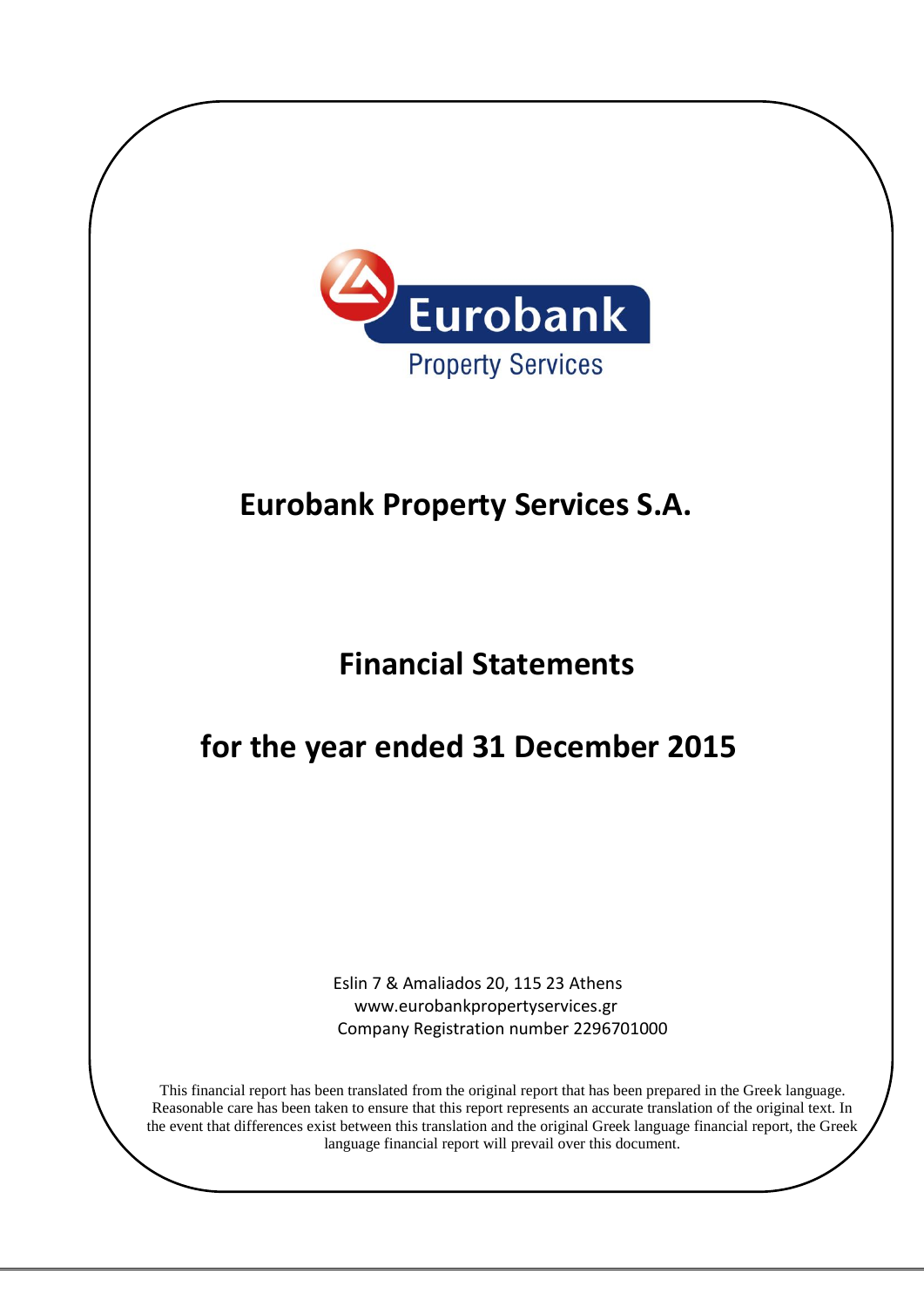

### **Table of contents**

#### $\mathsf 3$ 5

#### **Financial Statements**

| - 10 |
|------|

#### **Notes to Annual Financial Report**

| 1. | 11 |
|----|----|
| 2. | 11 |
| 3. | 23 |
| 4. | 25 |
| 5. | 26 |
| 6. | 27 |
| 7. | 28 |
| 8. | 28 |
| 9. | 28 |
|    | 29 |
|    | 29 |
|    | 30 |
|    | 30 |
|    | 31 |
|    | 31 |
|    | 32 |
|    | 32 |
|    | 32 |
|    | 32 |
|    | 33 |
|    | 33 |
|    | 33 |
|    | 34 |
|    | 34 |
|    | 34 |
|    | 35 |
|    | 36 |

Page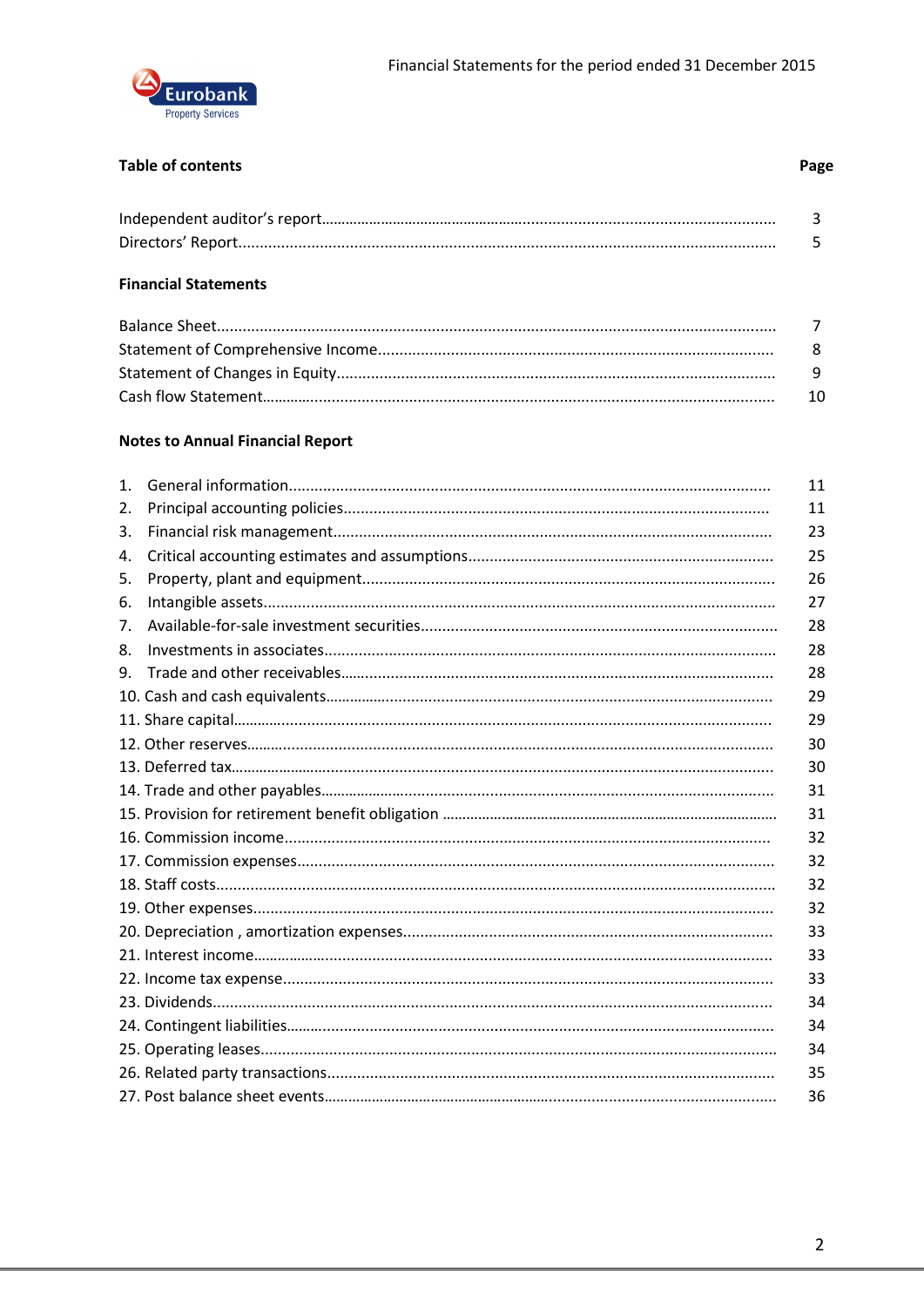

#### **Independent Auditor's Report**

#### **To the Shareholders of Eurobank Property Services SA**

#### **Report on the Financial Statements**

We have audited the accompanying financial statements of Eurobank Property Services S.A. which comprise the statement of financial position as of 31 December 2015 and the statement of comprehensive income, statement of changes in equity and cash flow statement for the year then ended and a summary of significant accounting policies and other explanatory information.

#### **Management's Responsibility for the Financial Statements**

Management is responsible for the preparation and fair presentation of these financial statements in accordance with International Financial Reporting Standards, as adopted by the European Union, and for such internal control as management determines is necessary to enable the preparation of financial statements that are free from material misstatement, whether due to fraud or error.

#### **Auditor's Responsibility**

Our responsibility is to express an opinion on these financial statements based on our audit. We conducted our audit in accordance with International Standards on Auditing. Those standards require that we comply with ethical requirements and plan and perform the audit to obtain reasonable assurance about whether the financial statements are free from material misstatement.

An audit involves performing procedures to obtain audit evidence about the amounts and disclosures in the financial statements. The procedures selected depend on the auditor's judgment, including the assessment of the risks of material misstatement of the financial statements, whether due to fraud or error. In making those risk assessments, the auditor considers internal control relevant to the entity's preparation and fair presentation of the financial statements in order to design audit procedures that are appropriate in the circumstances, but not for the purpose of expressing an opinion on the effectiveness of the entity's internal control. An audit also includes evaluating the appropriateness of accounting policies used and the reasonableness of accounting estimates made by management, as well as evaluating the overall presentation of the financial statements.

We believe that the audit evidence we have obtained is sufficient and appropriate to provide a basis for our audit opinion.

#### **Opinion**

In our opinion, the financial statements present fairly, in all material respects, the financial position of Eurobank Property Services S.A. as at December 31, 2015, and its financial performance and cash flows for the year then ended in accordance with International Financial Reporting Standards, as adopted by the European Union.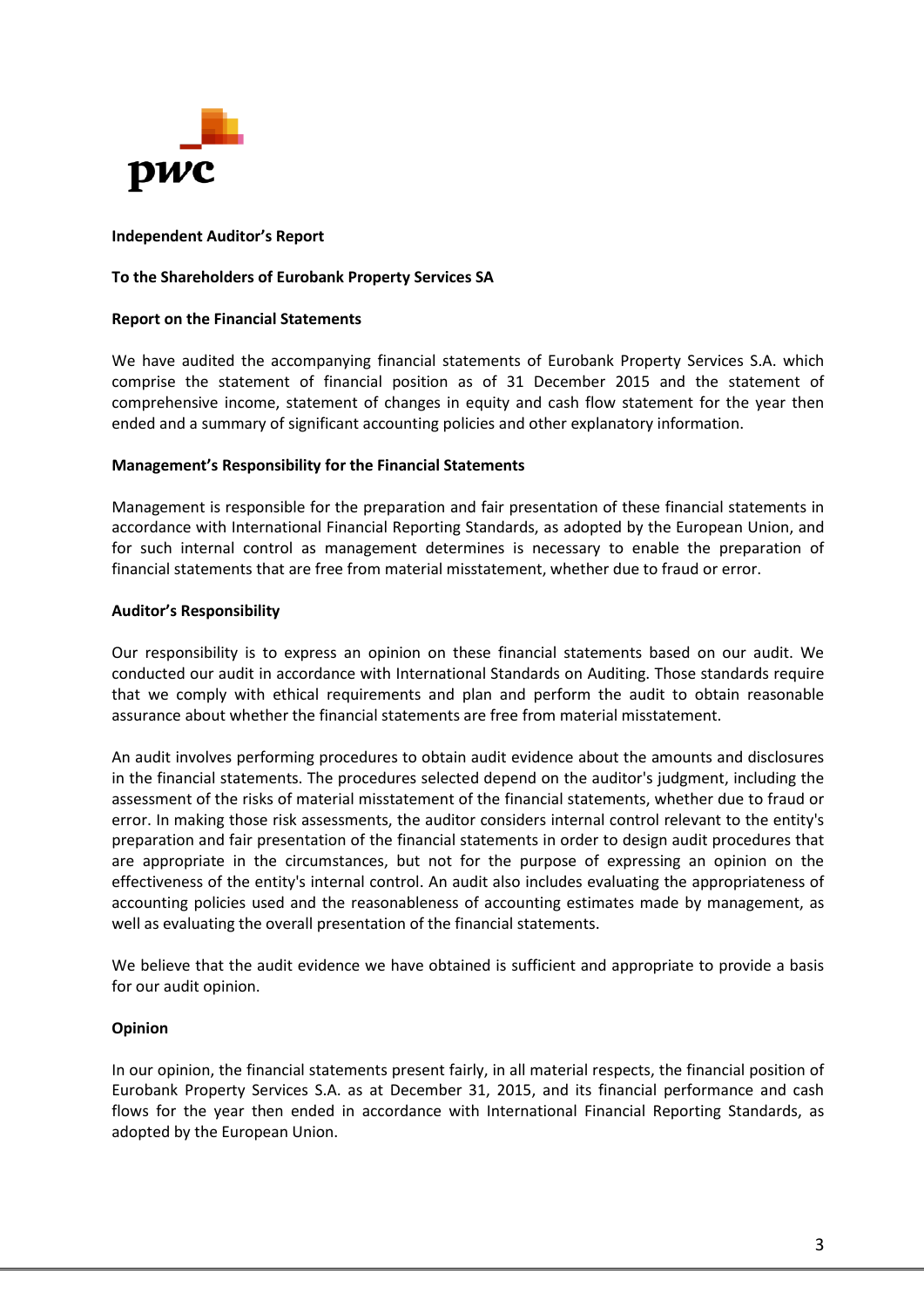#### **Emphasis of matter**

Without qualifying our opinion, we draw attention to the disclosures made in note 2.1 to the financial statements, which refer to the material uncertainties associated with the current economic conditions in Greece and the ongoing developments that could adversely affect the going concern assumption.

#### **Reference on Other Legal Matters**

We verified the conformity and consistency of the information given in the Board of Directors' report with the accompanying financial statements in accordance with the requirements of article 43a (par.3a) of Codified Law 2190/1920.



Athens, 9 June 2016

The Certified Auditor

PricewaterhouseCoopers 268 Kifissias Avenue 15 232 Halandri Marios Poeta (1999) - 15 232 Halandri Marios Psaltis SOEL Reg. No. 113 SOEL Reg. No. 38081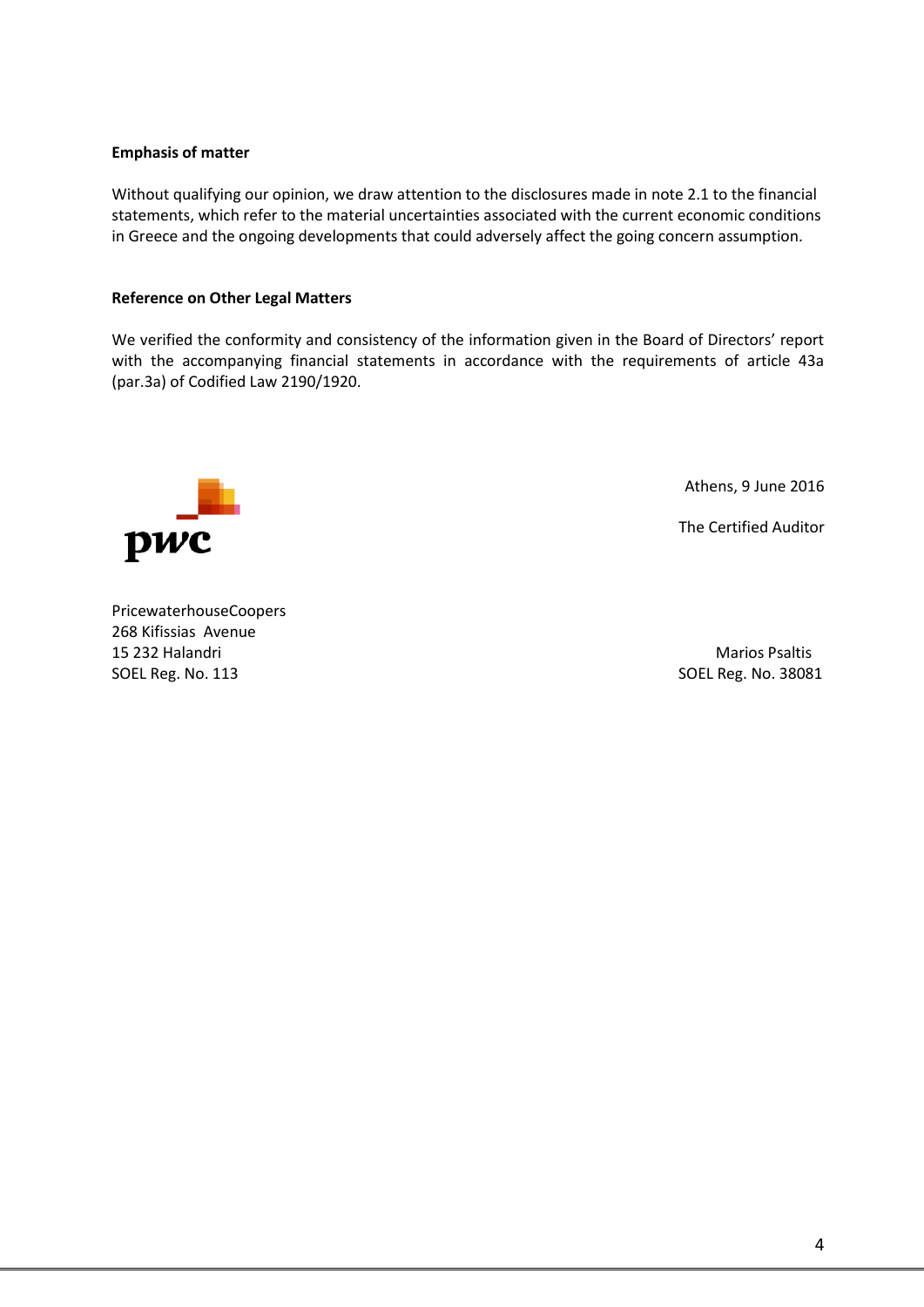

#### **DIRECTORS REPORT EUROBANK PROPERTY SERVICES S.A. FOR THE PERIOD ENDED 1/1-31/12/2015**

#### **Dear Shareholders,**

This fiscal year is the thirdieth and includes the period from January 1, 2015 up to December 31, 2015.

During the current period, the Company's activities were consistent with applicable law and the purpose of the Company, as defined by its article of association.

The financial statements of current year, as submitted to the Annual General Meeting, have been prepared in accordance with International Financial Reporting Standards. Detailed information on key accounting policies followed out in the explanatory notes to Financial Statements December 31, 2015.

The financial statements are approved by the Board of Directors meeting of  $8<sup>th</sup>$  June 2016.

#### **Information regarding the company's activities during 2015:**

**Operating loss**: Company's operating loss amounted to **€1.732ths** compared to €380ths in 2014, due to the decrease in valuations commission income and technical due diligence audits.

**Commission income:** The Company's commission income during the year 2015 was **€4.859ths** compared to €8.663ths in 2014, representing a decrease of **-44%**.

**Commission related expenses:** The Company's commission related expenses during the year 2015 were **€3.330ths** compared to €5.064ths in 2014, representing a decrease of **-34%**.

**Other operating expenses:** The Company's other operating expenses, before amortisation of intangible assets, during the year 2015 were **€3.152ths** compared to €3.217ths in 2014, representing a decrease of **-2%,** which reflects management policy for the reduction of other operating expenses.

**Amortisation of Intangible assets:** The Company applied a change in accounting estimate of intangible assets (customer contracts), with a new estimated useful economic life at 15 years and an amortization charge in income statement of **€108ths** compared to €762ths in 2014.

**Interest income:** Interest income for the year 2015 was **€9ths** compared to €53ths in 2014.

The Company's staff as of 31 December 2015 was 54 persons (2014: 56).

#### **Prospects**

In 2015, the macroeconomic environment in Greece has been very challenging for the Greek banking system. In the first half of the year, the prolonged uncertainty relating to an agreement with the Eurozone partners over the implementation of the required reforms for the conclusion of the Second Economic Adjustment Program, the unsuccessful expiration of the former, the tightened liquidity conditions due to the financing problems of the Greek State and the significant deposit outflows – already observed from late 2014 – led to the imposition of restrictions in banking transactions (capital controls) together with a temporary bank holiday on 28 June 2015. In mid August the Greek Government reached a final agreement with its European partners on a new 3-year European Stability

Notes on pages 12 to 36 form an integral part of these financial statements. 5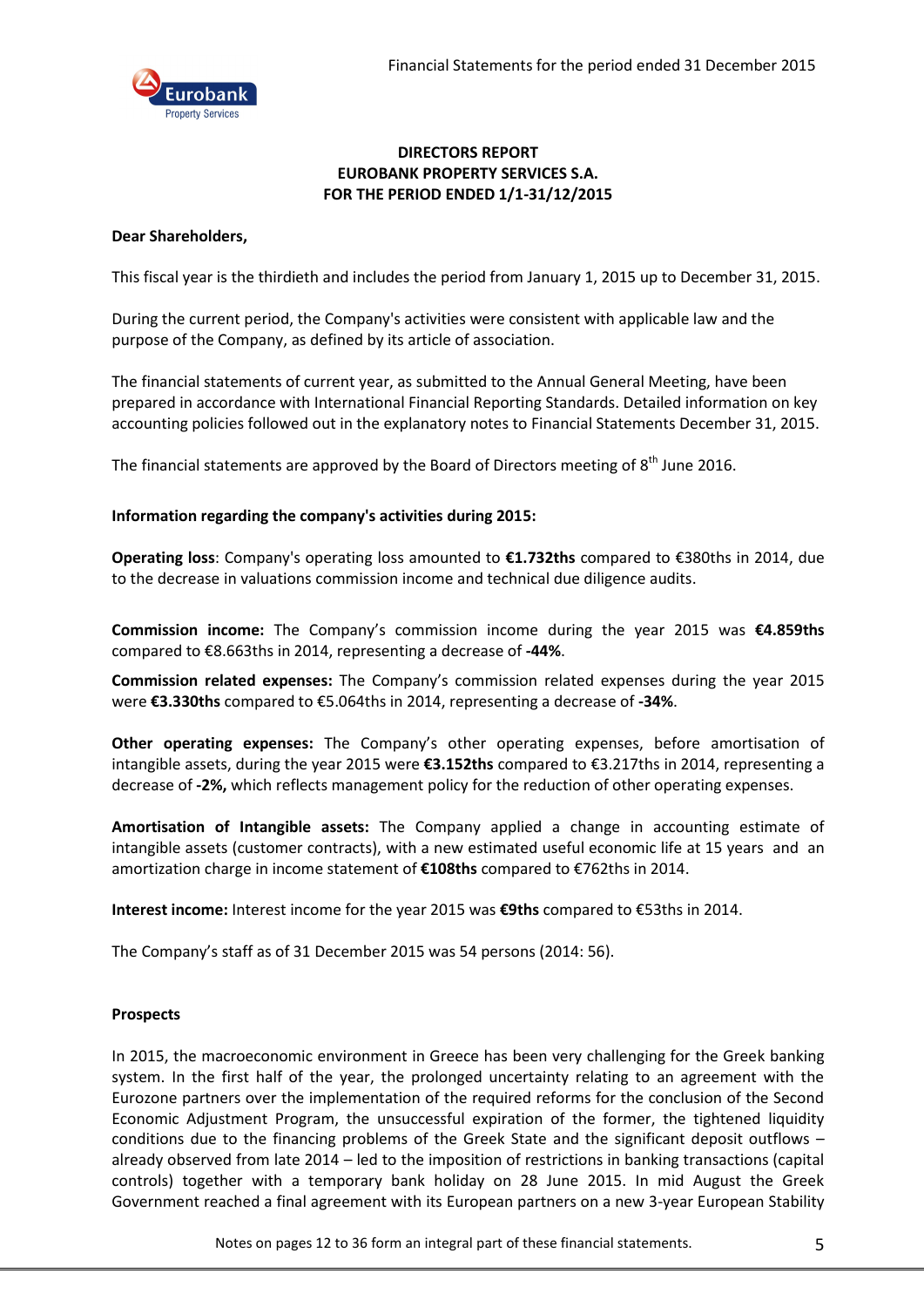

Mechanism (ESM) program – the Third Economic Adjustment Program (TEAP) - with a ca  $\epsilon$  86 bn financing envelope and a series of reforms aiming to restore fiscal sustainability, safeguard financial stability, enhance growth, competitiveness and investment and develop a modern state and public administration.

The Greek Government managed to complete two sets of prior actions from the program at the end of November and December 2015. By mid December 2015, the systemic banks' recapitalization was completed with only ca  $\epsilon$  5.4 bn used from the initial buffer of up to  $\epsilon$  25 bn. The unused funds were subtracted from the ESM loan, reducing it to ca  $\epsilon$  64.5 bn as of the end of January 2016.

The Board of Directors, taking into consideration the above factors relating to the adequacy of the Bank's capital position and its anticipated continued access to Eurosystem funding over the foreseeable future, and despite the existing uncertainties relating to the completion of the first review of the current economic program and the ongoing developments in Greece, have been satisfied that the financial statements of the Company can be prepared on a going concern basis.

Company's strategy is to maintain the dominant position held today in providing a full range of high quality services in real estate. The Management aims to improve the quality of the services offered to the Bank and third parties, and promises to do the best to achieve this target.

#### **Risks**

The Company due to its activities is exposed to various financial risks as mentioned in Note 3 of the Financial Statements. The Company's policy is to minimize those risks, in order to avoid any impact on its financial position.

There are no other significant events or any company's assets referred to in Article 43a p.3 b. of law 2190/20 which should be included in the current report.

#### **Key Ratios**

| <b>Ratios</b>           |                                              | 31.12.2015 | 31.12.2014 |
|-------------------------|----------------------------------------------|------------|------------|
|                         |                                              |            |            |
|                         | Operating Profit(Loss) before impairment of  |            |            |
|                         | intangible assets and tax / Revenue          | $-33%$     | 4%         |
| Profitability ratios    | Net Loss before Tax / Revenue                | $-35%$     | $-42%$     |
|                         | Net Loss after Tax / Revenue                 | $-30%$     | $-31%$     |
|                         |                                              |            |            |
|                         | Total Assets / Current Liabilities           | 447%       | 476%       |
|                         | Total Liabilities / Equity                   | 0,2        | 0,3        |
| <b>Financial Ratios</b> | Tangible Assets & Intangible Assets / Equity | 10%        | 10%        |
|                         | Current Assets / Current Liabilities         | 4,5        | 4,8        |

The key ratios for the Company are as follows:

Athens, June 8, 2016

The Board of Directors

The President of BoD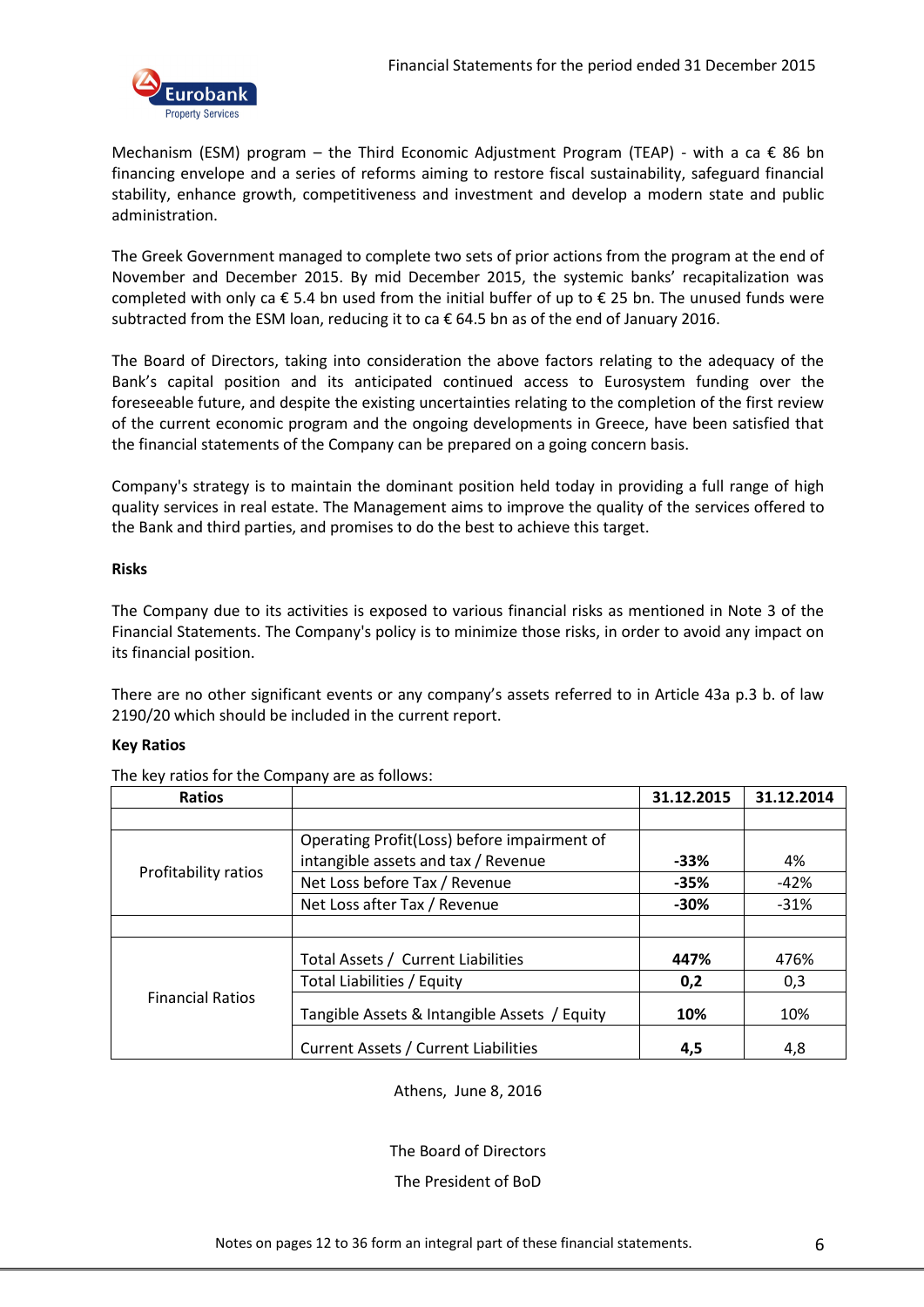

# **Balance Sheet**

|                                      |                | 31 December |       |
|--------------------------------------|----------------|-------------|-------|
|                                      | <b>Note</b>    | 2015        | 2014  |
|                                      |                | €'000       | €'000 |
| <b>ASSETS</b>                        |                |             |       |
| <b>Non-Current Assets</b>            |                |             |       |
| Property, plant and equipment        | 5              | 81          | 86    |
| Intangible assets                    | 6              | 534         | 670   |
| Investments in associates            | 8              | 556         | 377   |
| Available for sale financial assets  | $\overline{7}$ | 18          | 18    |
| Deferred tax asset                   | 13             | 102         |       |
|                                      |                | 1.291       | 1.151 |
| <b>Current Assets</b>                |                |             |       |
| Trade and other receivables          | 9              | 2.855       | 6.276 |
| Income tax receivable                | 22             | 20          |       |
| Cash and cash equivalents            | 10             | 3.543       | 2.246 |
|                                      |                | 6.418       | 8.522 |
| <b>Total Assets</b>                  |                | 7.709       | 9.673 |
|                                      |                |             |       |
| <b>EQUITY &amp; LIABILITIES</b>      |                |             |       |
| <b>EQUITY &amp; RESERVES</b>         |                |             |       |
| Share capital                        | 11             | 666         | 666   |
| Other reserves                       | 12             | 351         | 351   |
| Retained earnings                    |                | 5.188       | 6.667 |
| <b>Total equity &amp; reserves</b>   |                | 6.205       | 7.684 |
| <b>Long-term Liabilities</b>         |                |             |       |
| Retirement benefit obligation        | 15             | 67          | 59    |
| Deferred tax liabilities             | 13             |             | 140   |
|                                      |                | 67          | 199   |
|                                      |                |             |       |
| <b>Current liabilities</b>           |                |             |       |
| Trade payables and other liabilities | 14             | 1.437       | 1.772 |
| Income tax payable                   | 22             |             | 18    |
|                                      |                | 1.437       | 1.790 |
| <b>Total Liabilities</b>             |                | 1.504       | 1.989 |
|                                      |                |             |       |
| <b>Total Equity and Liabilities</b>  |                | 7.709       | 9.673 |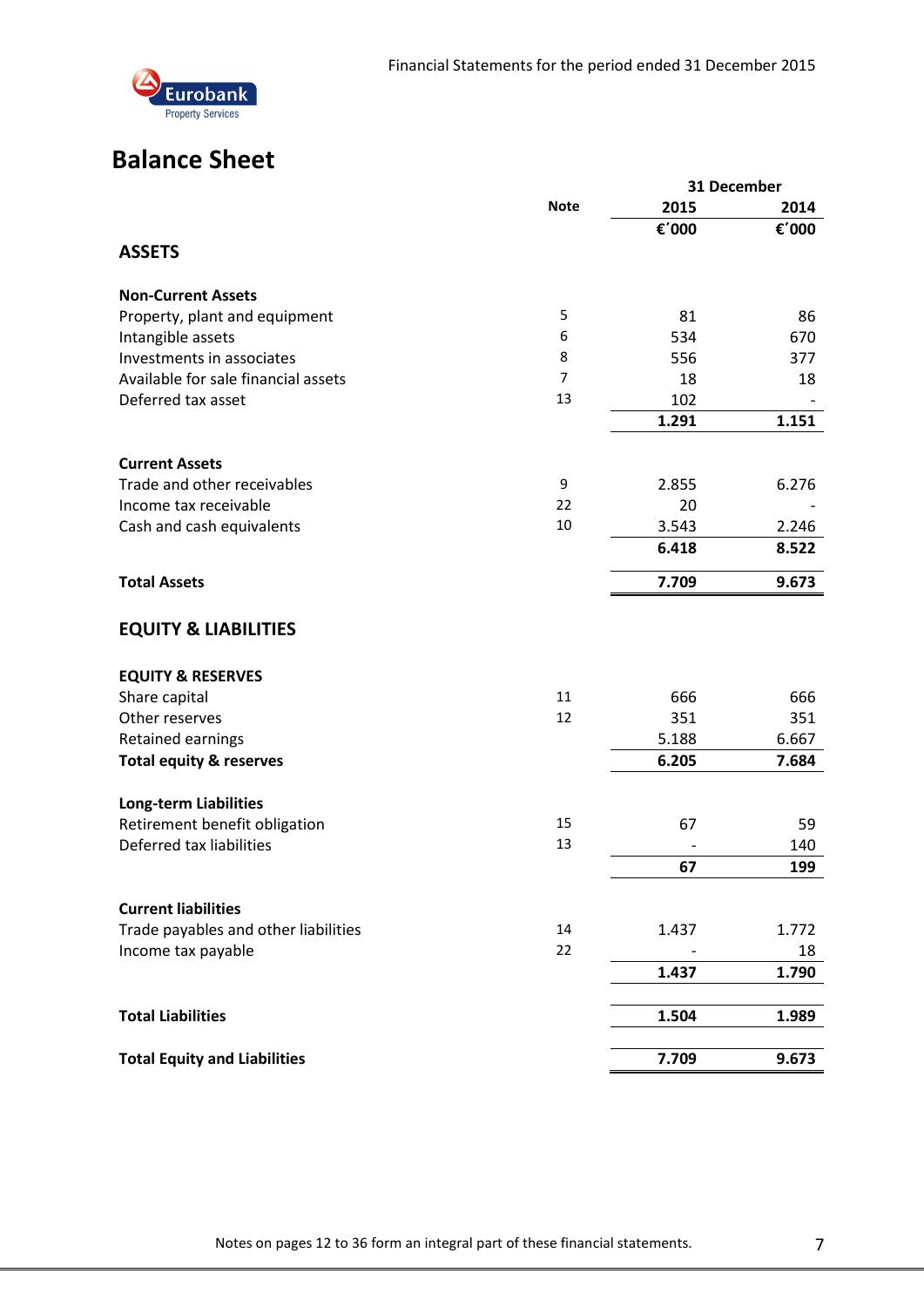

# **Statement of Comprehensive Income**

|                                                                                 |             | For the year ended |             |  |
|---------------------------------------------------------------------------------|-------------|--------------------|-------------|--|
|                                                                                 | <b>Note</b> |                    | 31 December |  |
|                                                                                 |             | 2015               | 2014        |  |
| Income from operating activities                                                |             | €'000              | €1000       |  |
| Commission income                                                               | 16          | 4.859              | 8.663       |  |
| Commission related expenses                                                     | 17          | (3.330)            | (5.064)     |  |
| <b>Other operating expenses</b>                                                 |             |                    |             |  |
| Staff costs                                                                     | 18          | (2.285)            | (2.230)     |  |
| Other expenses                                                                  | 19          | (814)              | (911)       |  |
| Depreciation & amortisation expense                                             | 20          | (162)              | (838)       |  |
| Operating profit /(loss)before impairment of intangible<br>assets               |             | (1.732)            | (380)       |  |
| Impairement of intangible assets                                                | 6           |                    | (3.271)     |  |
| Interest income                                                                 | 21          | 9                  | 53          |  |
| Profit/(Loss) before tax                                                        |             | (1.723)            | (3.598)     |  |
| Income tax                                                                      | 22          | 243                | 886         |  |
| Net Loss for the year                                                           |             | (1.480)            | (2.712)     |  |
| Other comprehensive income<br>Gain/(Loss) recognised through Equity under IAS19 |             | 1                  | (17)        |  |
| Loss attributable to shareholders                                               |             | (1.479)            | (2.729)     |  |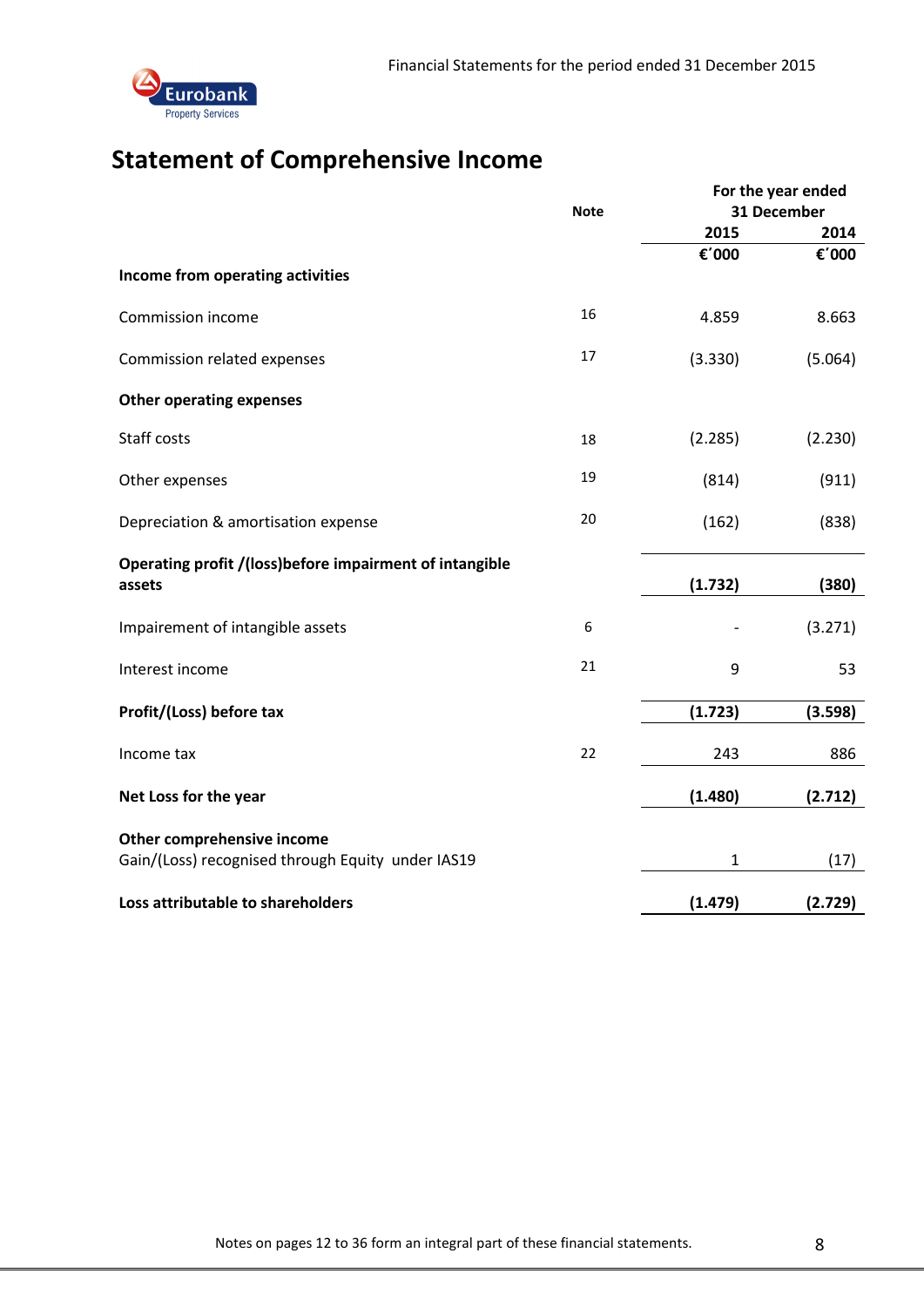

# **Statement of changes in equity**

|                            | <b>Note</b> | <b>Shera</b><br><b>Capital</b> | Other<br><b>Reserves</b> | <b>Retained</b><br><b>Earnings</b> | <b>Totals</b> |
|----------------------------|-------------|--------------------------------|--------------------------|------------------------------------|---------------|
|                            |             | €'000                          | €'000                    | €'000                              | €'000         |
| <b>Balance 1/1/2014</b>    |             | 649                            | 341                      | 22.423                             | 23.413        |
| Loss for the year          |             |                                |                          | (2.712)                            | (2.712)       |
| <b>Dividends</b>           |             |                                |                          | (13.000)                           | (13.000)      |
| Other comprehensive loss   |             |                                |                          | (17)                               | (17)          |
| <b>Transfers</b>           | $11\,$      | 17                             | 10                       | (27)                               |               |
| <b>Balance 31/12/2014</b>  |             | 666                            | 351                      | 6.667                              | 7.684         |
| <b>Balance 1/1/2015</b>    |             | 666                            | 351                      | 6.667                              | 7.684         |
|                            |             |                                |                          |                                    |               |
| Loss for the year          |             |                                |                          | (1.480)                            | (1.480)       |
| Other comprehensive income |             |                                |                          | 1                                  | 1             |
| <b>Balance 31/12/2015</b>  |             | 666                            | 351                      | 5.188                              | 6.205         |

The Company's financial statements were approved by the Board of Directors on June 8, 2016 and are signed on its behalf by:

Christos Adam Dimitrios Andritsos Panagiotis Kyriazis

**Chief Executive Officer**

**Chairman of the BoD Vice President & Chief Financial Officer**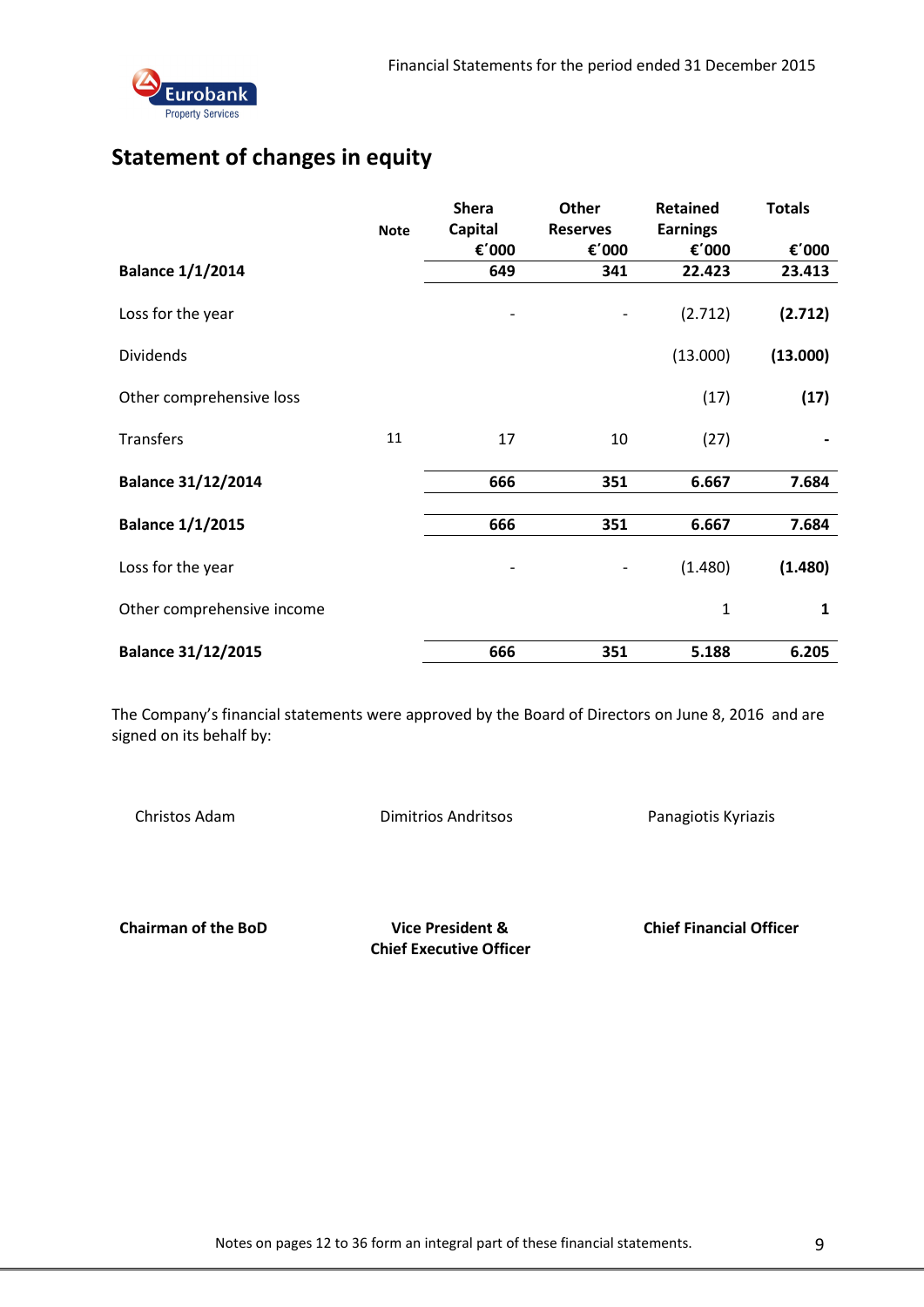

# **Cash flow statement**

|                                                                          | <b>Note</b> | For the year ended<br>31 December |               |  |
|--------------------------------------------------------------------------|-------------|-----------------------------------|---------------|--|
|                                                                          |             | 2015<br>€'000                     | 2014<br>€'000 |  |
| Loss before tax                                                          |             | (1.723)                           | (3.598)       |  |
| Adjustements for:                                                        |             |                                   |               |  |
| Interest income                                                          | 21          | (9)                               | (53)          |  |
| Depreciation and amortization expense                                    | 20          | 162                               | 838           |  |
| Impairement of intangible assets                                         | 6           |                                   | 3.271         |  |
| Other income                                                             |             | (48)                              | (222)         |  |
| Write-offs of tangible assets                                            | 5           |                                   | 118           |  |
| Provisions                                                               |             | 21                                | 57            |  |
| Cash flows from/(used in) operating activities before changes in working |             |                                   |               |  |
| capital                                                                  |             | (1.597)                           | 411           |  |
|                                                                          |             |                                   |               |  |
| Decrease in trade and other receivables                                  |             | 3.420                             | 548           |  |
| Decrease in trade and other payables                                     |             | (335)                             | (296)         |  |
| Less:                                                                    |             |                                   |               |  |
| Taxes paid                                                               |             |                                   | (67)          |  |
| Net cash from operating activities (a)                                   |             | 1.488                             | 596           |  |
|                                                                          |             |                                   |               |  |
| Cash flows from investing activities                                     |             |                                   |               |  |
| Acquisition of tangible assets                                           | 5           | (6)                               | (1)           |  |
| Acquisition of intangible assets                                         | 6           | (15)                              | (18)          |  |
| Acquisition of shares in associate companies                             | 8           | (179)                             | (377)         |  |
| Interest received                                                        |             | 9                                 | 53            |  |
| Net cash used in investing activities (b)                                |             | (191)                             | (343)         |  |
|                                                                          |             |                                   |               |  |
| <b>Cash flows from financing activities</b>                              | 23          |                                   |               |  |
| Dividends paid                                                           |             |                                   | (13.000)      |  |
| Net cash used in financing activities (c)                                |             |                                   | (13.000)      |  |
| Net increase/(decrease) in cash and cash equivalents (a)+(b)+(c)         |             | 1.297                             | (12.747)      |  |
|                                                                          |             |                                   |               |  |
| Cash and cash equivalents at beginning of year                           | 10          | 2.246                             | 14.993        |  |
|                                                                          |             |                                   |               |  |
| Cash and cash equivalents at end of year                                 | 10          | 3.543                             | 2.246         |  |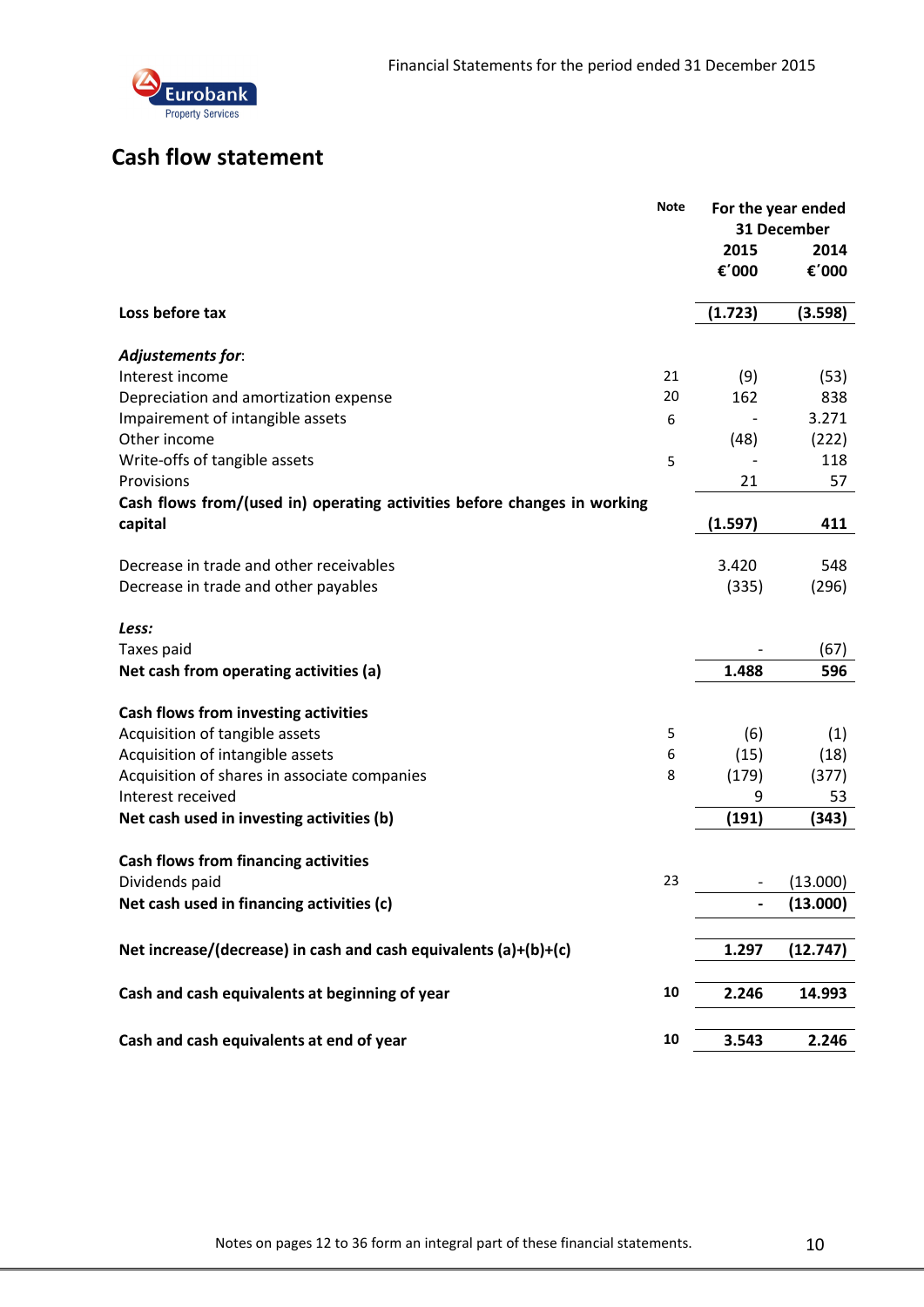

#### **1. General information**

The Company Eurobank Property Services S.A. ("The Company"), offers real estate services (valuations, brokerage, property management, etc.) to Eurobank Group and third parties.

The Company was established and is located in Athens, Greece. The address of its registered office is Eslin 7 & Amaliados 20 Street, Athens, Greece (Company Registration number 2296701000). The employees as of 31 December 2015 were 54 employees (31.12.2014: 56 employees).

These financial statements were approved by the Board of Directors as of 8 June, 2016.

#### **2. Principal accounting policies**

The principal accounting policies applied in the preparation of these financial statements are set out below. These policies have been consistently applied to all the years presented, unless otherwise stated.

#### **2.1 Basis of preparation**

The annual financial statements have been prepared on a going concern basis, as the Board of the Directors considered as appropriate, taking into consideration the following:

#### **Macroeconomic environment and position of parent company "Eurobank Ergasias SA"**

In 2015, the macroeconomic environment in Greece has been very challenging for the Greek banking system. In the first half of the year, the prolonged uncertainty relating to an agreement with the Eurozone partners over the implementation of the required reforms for the conclusion of the Second Economic Adjustment Program, the unsuccessful expiration of the former, the tightened liquidity conditions due to the financing problems of the Greek State and the significant deposit outflows – already observed from late 2014 – led to the imposition of restrictions in banking transactions (capital controls) together with a temporary bank holiday on 28 June 2015.

In mid August the Greek Government reached a final agreement with its European partners on a new 3-year European Stability Mechanism (ESM) program – the Third Economic Adjustment Program (TEAP) - with a ca  $\epsilon$  86 bn financing envelope and a series of reforms aiming to restore fiscal sustainability, safeguard financial stability, enhance growth, competitiveness and investment and develop a modern state and public administration. The Greek Government managed to complete two sets of prior actions from the program at the end of November and December 2015. By mid December 2015, the systemic banks' recapitalization was completed with only ca  $\epsilon$  5.4 bn used from the initial buffer of up to € 25 bn. The unused funds were subtracted from the ESM loan, reducing it to ca € 64.5 bn as of the end of January 2016.

Currently, the economic conditions in Greece remain challenging. The main risks and uncertainties are associated with (a) the delay in the conclusion of the first review of the TEAP, (b) the negative effect on the real economy of any additional fiscal measures to those already agreed under the TEAP, (c) the rising domestic sociopolitical tensions, due to the effect of the domestic recession since 2008 and the reform fatigue, (d) the further delay in the lift of capital controls, (e) the impact of the refugee crisis in the internal economy if the upcoming EU solution is not sustainable and (f) the geopolitical conditions in the broader region and the external shocks from the global economy.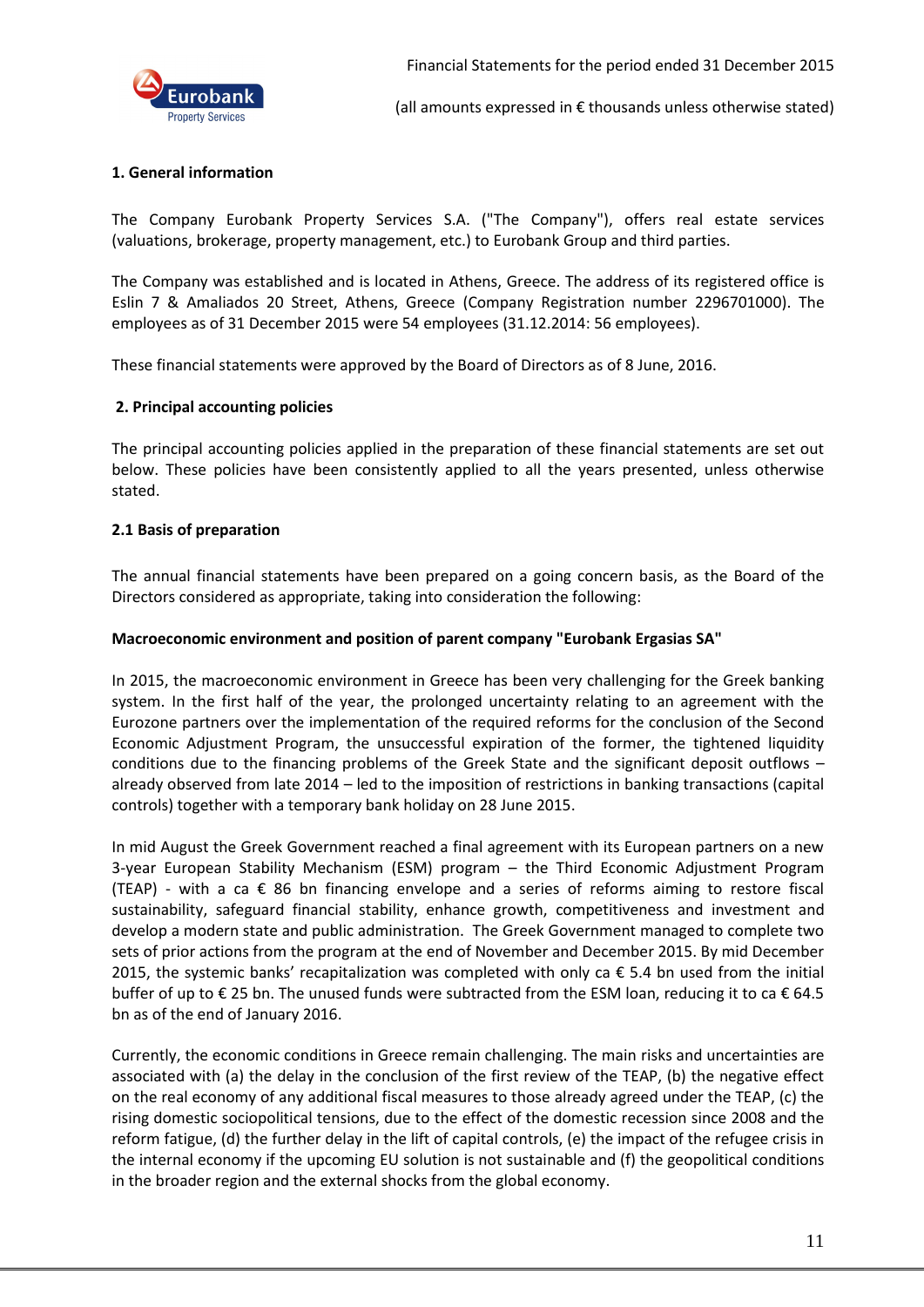

A swift completion of the program review may contribute to significant positive developments, including the reinstatement by ECB of the waiver for the instruments issued by the Hellenic Republic, the participation in the ECB's quantitative easing (QE) program, the initiation of the official discussions on additional debt relief measures to Greece and the gradual relaxation of the capital controls that will eventually lead to their full removal. Furthermore, the demonstrated resilience of the Greek economy, the successful recapitalization of the domestic banking system in 2015 and the mobilization of EU funding to support domestic investment and job creation would facilitate a further stabilization of the domestic environment and a resumption of positive economic growth as early as in the second half of 2016.

After the gradual normalization of the economic and political situation in Greece and following the Bank's successful recapitalization, the Group enhanced its liquidity position and reduced its dependence on Eurosystem funding amounting to € 24.3 bn at the end of February 2016 from € 33.3 bn early July 2015 through repo transactions in the interbank market an increase in deposits and the proceeds from the share capital increase.

In accordance with the agreement with the European partners, the authorities are committed to preserving sufficient liquidity in the banking system, as long as Greece meets its obligations under the ESM program. The decisive implementation of the measures agreed in the context of the new ESM program will permit ECB to reinstate the waiver for the instruments issued by the Hellenic Republic and will signal the gradual repatriation of deposits in the banking system, which is a major priority for the Group, and the further re-access to the markets for liquidity.

Following the CA results and in line with the new recapitalization framework introduced by Law 4340/2015, the Bank proceeded to a capital increase of  $\epsilon$  2,039 million, which was covered exclusively from the markets. As a result, the Group strengthened further its capital base and its CET1 ratio stood at 17% at the end of December 2015.

#### **Company's position**

The company's main customer the parent company Eurobank. Also cash & cash equivalents are placed entirely in the accounts maintained by the parent Company. Therefore the risks faced by the parent Company are reflected in the company since its dependence is important.

#### Going concern assessment

The Board of Directors, taking into consideration the above factors relating to the adequacy of the Bank's capital position and its anticipated continued access to Eurosystem funding over the foreseeable future, and despite the existing uncertainties relating to the completion of the first review of the current economic program and the ongoing developments in Greece, have been satisfied that the financial statements of the Group and therefore the Companys', can be prepared on a going concern basis.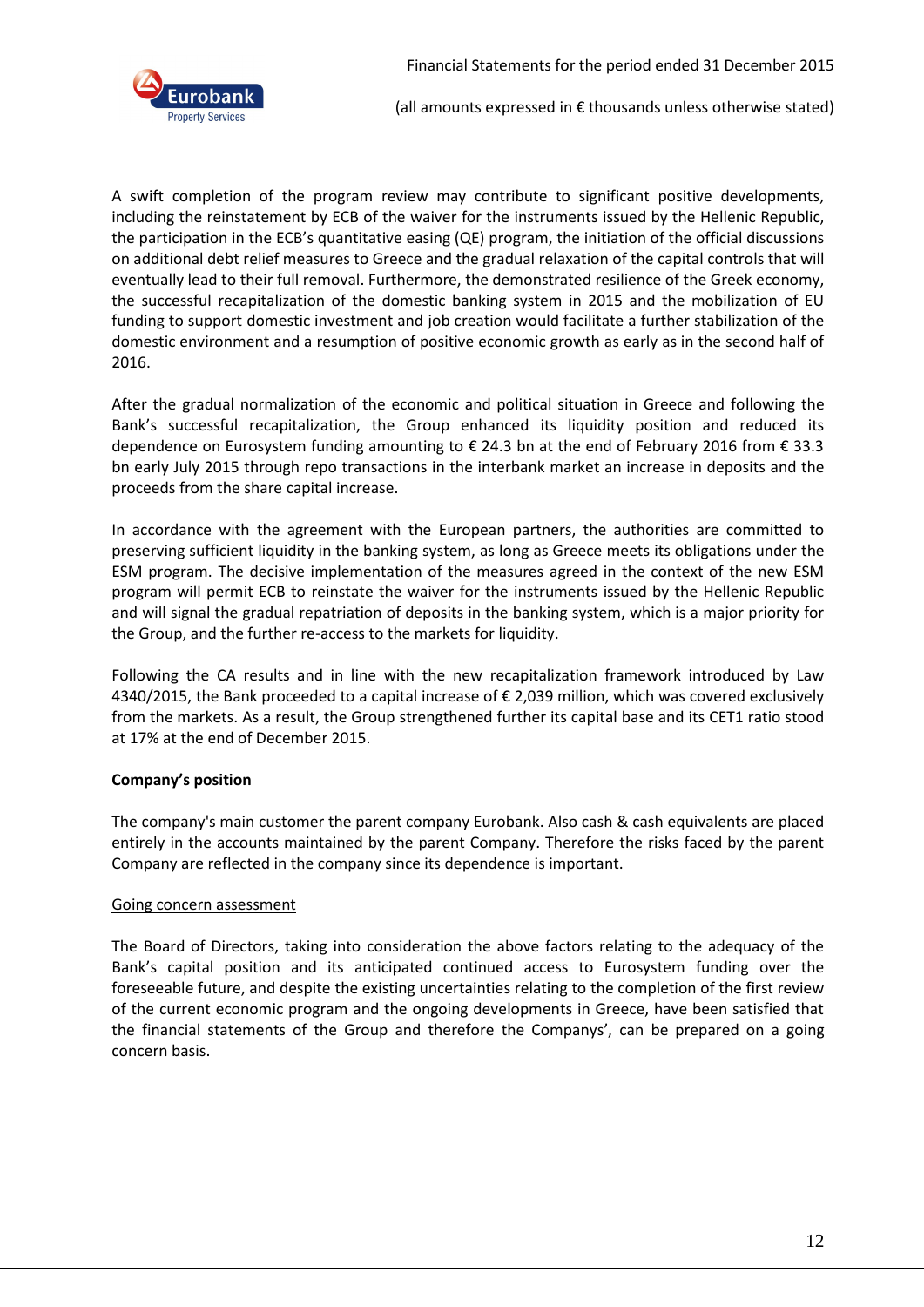

These financial statements have been prepared by management in accordance with International Financial Reporting Standards (IFRS) and IFRIC interpretations as adopted by the European Union and International Financial Reporting Standards issued by the IASB.

The principles set out below have been applied consistently in years 2015 and 2014, excluding those listed below. Comparative figures, where necessary, have been adjusted to conform with changes in presentation adopted by the Company for the current year.

#### **Amendments to standards and new interpretations adopted by the Company**

The following amendments to standards and new interpretations, as issued by the International Accounting Standards Board (IASB) and the IFRS Interpretations Committee (IC) and endorsed by the European Union (EU), apply from 1 January 2015:

#### **Annual Improvements to IFRSs 2011-2013 Cycle**

The amendments introduce key changes to three IFRSs, following the publication of the results of the IASB's 2011-13 cycle of the annual improvements project, as follows:

- Clarify that IFRS 3 'Business Combinations' does not apply to the accounting for the formation of a joint arrangement in the financial statements of the joint arrangement itself;

- Clarify that the exception in IFRS 13 'Fair Value Measurement' for measuring the fair value of a group of financial assets and financial liabilities on a net basis applies to all contracts within the scope of, and accounted for in accordance with, IAS 39 'Financial Instruments: Recognition and Measurement' or IFRS 9 'Financial Instruments', regardless of whether they meet the definitions of financial assets or financial liabilities under IAS 32 'Financial Instruments: Presentation';

- Address the interrelationship between IFRS 3 'Business Combinations' and IAS 40 'Investment Property', clarifying in the latter that an entity should assess whether: (a) the acquired property is investment property under IAS 40 and (b) the acquisition of investment property constitutes a business combination as defined in IFRS 3.

The adoption of the amendments had no impact on the Company's financial statements.

#### **IFRIC 21, Levies**

IFRIC 21 Levies clarifies that an entity recognizes a liability for a levy that is not income tax when the activity that triggers payment, as identified by the relevant legislation, occurs. It also clarifies that a levy liability is accrued progressively only if the activity that triggers payment occurs over a period of time, in accordance with the relevant legislation. For a levy that is triggered upon reaching a minimum threshold, for example a specified level of revenue, the interpretation clarifies that no liability should be anticipated before the specified minimum threshold is reached.

The adoption of the interpretation had no significant impact on the Company's financial statements.

#### **New standards and amendments to standards not yet adopted by the Company**

A number of new standards and amendments to existing standards are effective after 2015, as they have not yet been endorsed by the European Union or have not been early applied by the Bank. Those that may be relevant to the Bank are set out below:

#### **IAS 1, Amendment - Disclosure initiative (effective 1 January 2016)**

The amendment clarifies guidance in IAS 1 on materiality and aggregation, the presentation of subtotals, the structure of financial statements and the disclosure of accounting policies.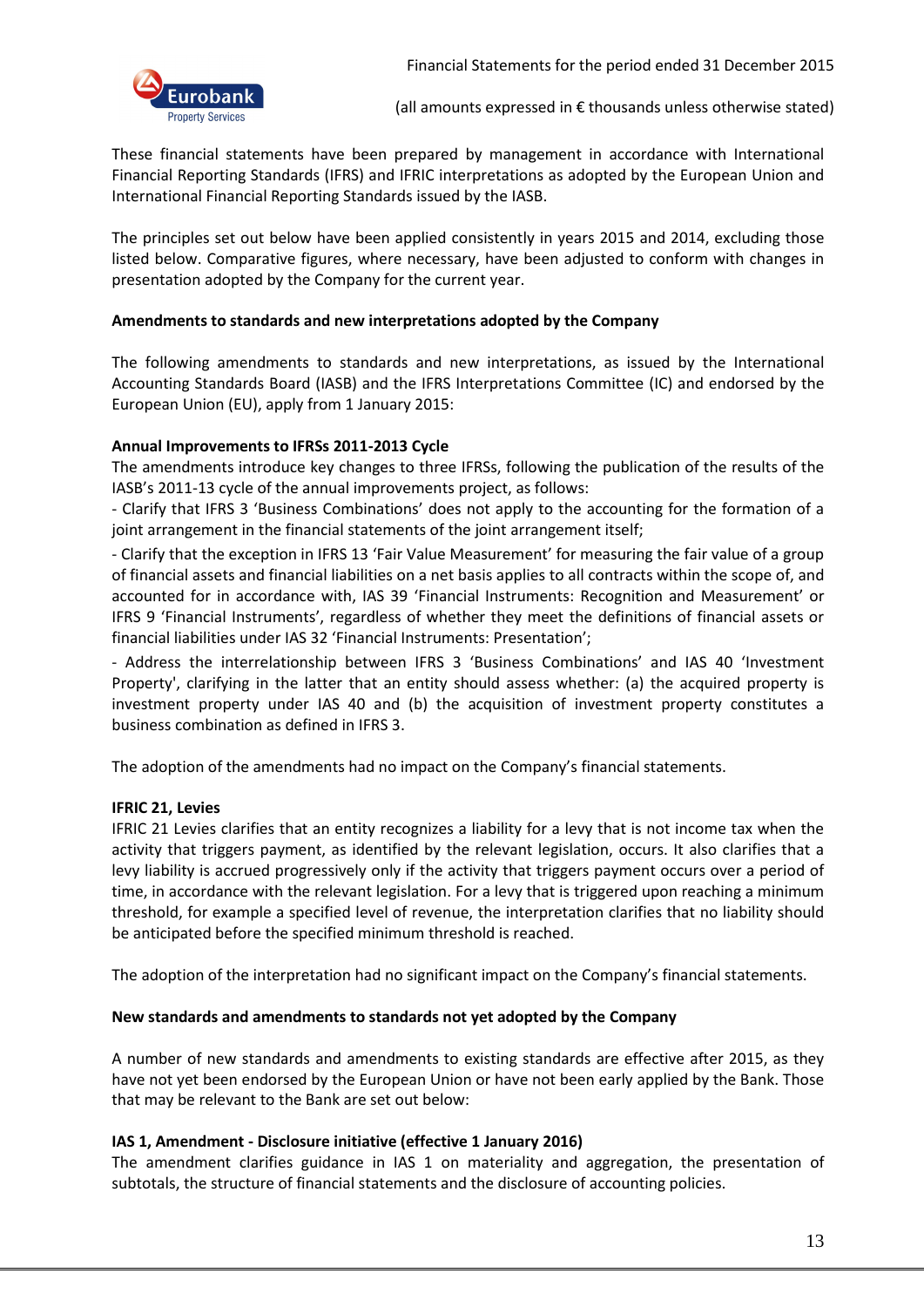

The adoption of the amendment is not expected to impact the Company's financial statements.

#### **IAS 7, Amendment – Disclosure Initiative (effective 1 January 2017, not yet endorsed by EU)**

The amendment requires disclosure of information enabling users of financial statements to evaluate changes in liabilities arising from financing activities, including both changes from cash flows and noncash changes. The disclosure requirements also apply to changes in financial assets, such as assets that hedge liabilities arising from financing activities, if cash flows from those financial assets were or future cash flows will be, included in cash flows from financing activities.

The adoption of the amendment is not expected to impact the Company's financial statements.

#### **IAS 12, Amendment – Recognition of Deferred Tax Assets for Unrealized Losses (effective 1 January 2017, not yet endorsed by EU)**

The amendment clarifies that (a) unrealized losses on debt instruments measured at fair value in the financial statements and at cost for tax purposes may give rise to a deductible temporary difference irrespective of whether the entity expects to recover the carrying amount of the debt instrument by sale or use (b) estimates for future taxable profits exclude tax deductions resulting from the reversal of those deductible temporary differences (c) the estimate of probable future taxable profits may include the recovery of an asset for more than its carrying amount, if there is sufficient evidence that it is probable that this will be realized by the entity, and (d) a deferred tax asset is assessed in combination with all of the other deferred tax assets where the tax law does not restrict the sources of taxable profits against which the entity may make deductions on the reversal of that deductible temporary differences may be reversed. Where restrictions apply, deferred tax assets are assessed in combination only with other deferred tax assets of the same type.

The adoption of the amendment is not expected to impact the Company's financial statements.

#### **IAS 16 and IAS 38, Amendments - Clarification of Acceptable Methods of Depreciation and Amortization (effective 1 January 2016)**

The amendment clarifies that the use of revenue-based methods to calculate the depreciation of an asset is not appropriate and it also clarifies that revenue is generally presumed to be an inappropriate basis for measuring the consumption of the economic benefits embodied in an intangible asset.

The adoption of the amendments is not expected to impact the Company's financial statements.

#### **IAS 19, Amendment - Defined Benefit Plans: Employee Contributions (effective 1 January 2016)**

The amendment clarifies the accounting for post-employment benefit plans where employees or third parties are required to make contributions which do not vary with the length of employee service, for example, employee contributions calculated according to a fixed percentage of salary. The amendment allows these contributions to be deducted from pension expense in the year in which the related employee service is delivered, instead of attributing them to periods of employee service.

The adoption of the amendment is not expected to impact the Company's financial statements.

#### **IAS 27, Amendment - Equity Method in Separate Financial Statements (effective 1 January 2016)**

This amendment allows entities to use the equity method to account for investments in subsidiaries, joint ventures and associates in their separate financial statements and clarifies the definition of separate financial statements. In particular, separate financial statements are those presented in addition to consolidated financial statements or in addition to the financial statements of an investor that does not have investments in subsidiaries but has investments in associates or joint ventures,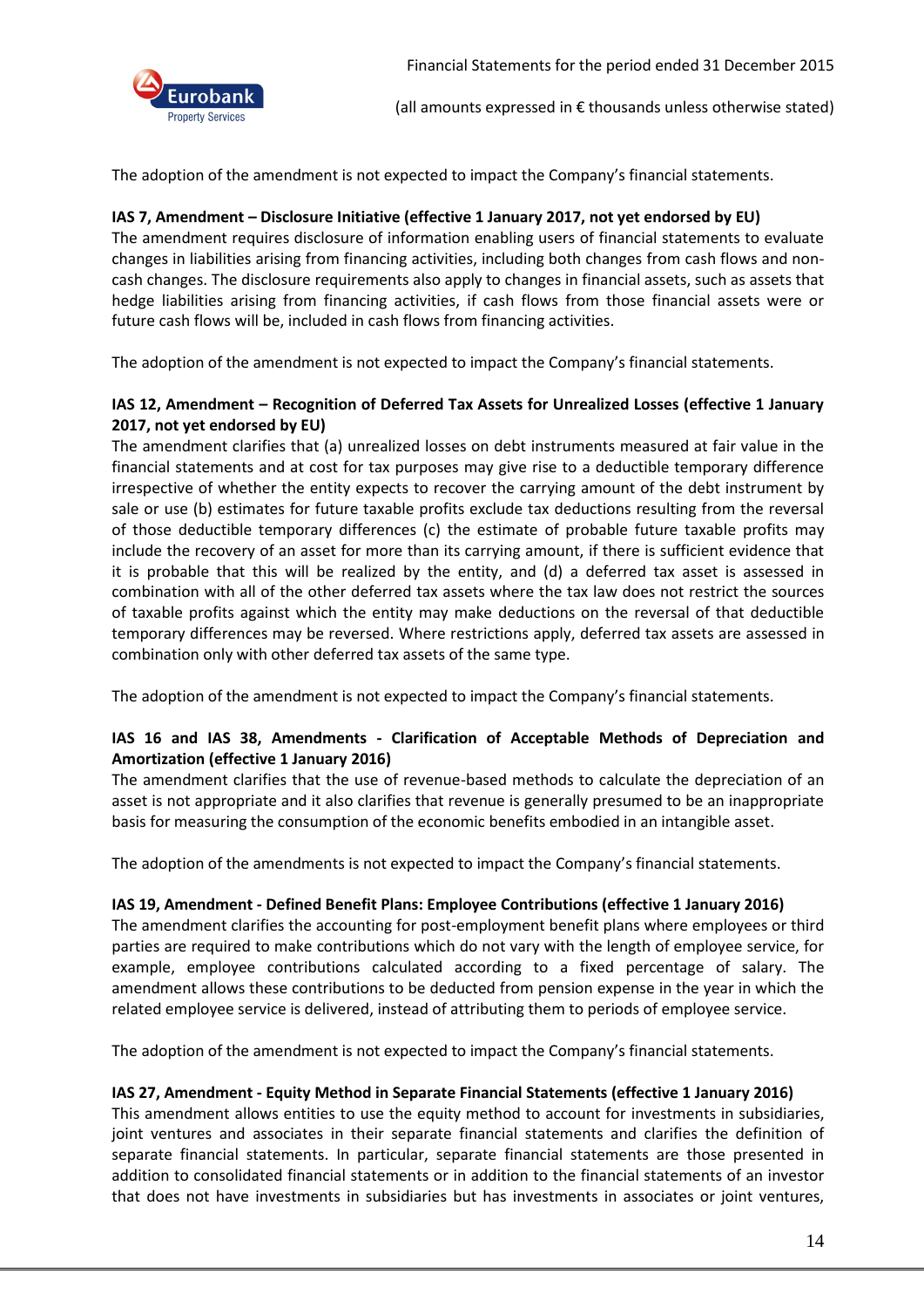

which are required by IAS 28 Investments in Associates and Joint Ventures to be accounted for using the equity method.

The adoption of the amendment is not expected to impact the Company's financial statements.

#### **IFRS 9, Financial Instruments (effective 1 January 2018, not yet endorsed by EU)**

In July 2014, the IASB published the final version of IFRS 9 which replaces IAS 39 'Financial Instruments'. IFRS 9 sets out revised requirements on the classification and measurements of financial assets, addresses the reporting of fair value changes in own debt when designated at fair value, replaces the existing incurred loss model used for the impairment of financial assets with an expected credit loss model and incorporates changes to hedge accounting.

#### **Classification and measurement**

IFRS 9 applies one classification approach for all types of financial assets, according to which the classification and measurement of financial assets is based on the entity's business model for managing the financial assets and the contractual cash flow characteristics of the financial asset. A business model refers to how an entity manages its financial assets so as to generate cash flows, by collecting contractual cash flows, or selling financial assets or both. Upon assessment, each financial asset will be classified in one of the three categories: amortized cost, fair value through profit or loss and fair value through other comprehensive income.

With regard to financial liabilities, the treatment followed in IAS 39 is carried forward to IFRS 9 essentially unchanged. However, IFRS 9 requires fair value changes of liabilities designated at fair value under the fair value option which are attributable to the change in the entity's own credit risk to be presented in other comprehensive income rather than in profit or loss, unless this would result in an accounting mismatch.

The Company is currently assessing the impact of the new classification and measurement requirements in its financial statements, which will be driven to a large extent by the Company's operations and the structure of its portfolios upon transition to IFRS 9.

#### **Impairment of financial assets**

IFRS 9 introduces an expected credit loss model that will apply to all financial instruments that are subject to impairment accounting and replaces the incurred loss model in IAS 39. The new requirements eliminate the threshold in IAS 39 that required a credit event to have occurred before credit losses were recognized. Under IFRS 9, a loss allowance will be recognized for all financial assets, therefore the new requirements will result in the earlier recognition of credit losses.

The new standard uses a 'three stage approach' that will reflect changes in credit quality since initial recognition. At each reporting date, a loss allowance equal to 12-month expected credit losses will be recognized for all financial assets for which there is no significant increase in credit risk since initial recognition.

For financial assets that have experienced a significant increase in credit risk since initial recognition as well as purchased or originated credit impaired financial assets, a loss allowance equal to lifetime expected credit losses will be recognized.

The measurement of expected credit losses will be a probability-weighted average amount that will reflect the time value of money. In measuring expected credit losses, information about past events, current conditions and forecasts of future conditions should be considered.

The new impairment model is expected to result in a higher loss allowance for the Company.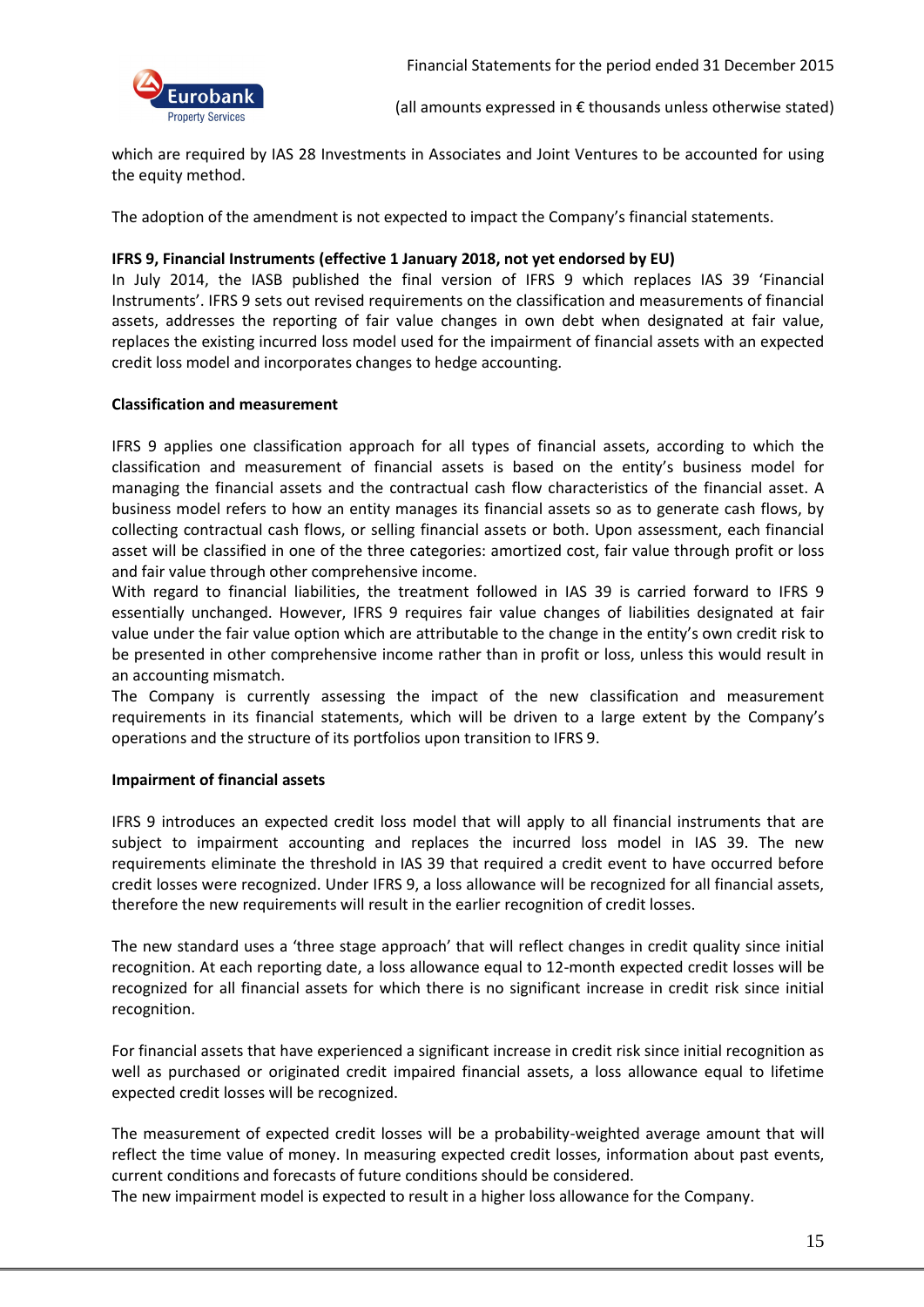

#### **Hedge accounting**

IFRS 9 introduces a reformed model for hedge accounting, seeking to more closely align hedge accounting with risk management activities so as to better reflect these activities in the entities' financial statements. Under the new model, new hedge effectiveness requirements apply, discontinuation of hedge accounting is allowed only under specific circumstances, and a number of items that were not eligible under IAS 39 as hedging instruments or hedged items are now eligible.

#### **IFRS 10, IFRS 12 and IAS 28, Amendments - Investment Entities: Applying the Consolidation Exception (effective 1 January 2016, not yet endorsed by EU)**

These amendments clarify the application of the consolidation exception for investment entities and their subsidiaries.

The adoption of the amendments will have no impact to the Company's financial statements.

#### **IFRS 10 and IAS 28, Amendments - Sale or Contribution of Assets between an Investor and its Associate or Joint Venture (effective date to be determined by IASB, not yet endorsed by EU)**

These amendments address an inconsistency between the requirements in IFRS 10 and IAS 28 dealing with the sale or contribution of assets between an investor and its associates or joint ventures. The main consequence of the amendments is that a full gain or loss is recognized when a transaction involves a business, whereas a partial gain or loss is recognized when a transaction involves assets that do not constitute a business, even if these assets are in a subsidiary.

The adoption of the amendments will have no impact to the Company's financial statements.

#### **IFRS 11, Amendment – Accounting for Acquisitions of Interests in Joint Operations (effective 1 January 2016)**

This amendment requires an investor to apply the principles of business combination accounting when it acquires an interest in a joint operation that constitutes a 'business'.

The adoption of the amendment will have no impact to the Company's financial statements.

**IFRS 15, Revenue from Contracts with Customers (effective 1 January 2018, not yet endorsed by EU)**  IFRS 15 establishes a single, comprehensive revenue recognition model to be applied consistently to all contracts with customers, determining when and how much revenue to recognize, but has no impact on income recognition related to financial instruments which is under the scope of IFRS 9 and IAS 39. In addition, IFRS 15 replaces the previous revenue standards IAS 18 Revenue and IAS 11 Construction contracts and the related Interpretations on revenue recognition.

The Company is currently assessing the impact of IFRS 15, however the adoption of the standard is not expected to have a material impact on the Company's financial statements.

#### **IFRS 16, Leases (effective 1 January 2019, not yet endorsed by EU)**

Under IFRS 16, which supersedes IAS 17 and related interpretations, the classification of leases for a lessee, as either operating leases or finance leases, is eliminated and all leases are treated similarly to finance leases under IAS 17. The new standard provides for the recognition of a 'right-of-use-asset' and a 'lease liability', at the present value of the lease payments during the lease term that are not yet paid, in case that there is a contract, or part of a contract, that conveys to the lessee the right to use an asset for a period of time in exchange for a consideration. Accordingly, the typical straight line operating lease expense of operating leases under IAS 17 is replaced by the depreciation charge of the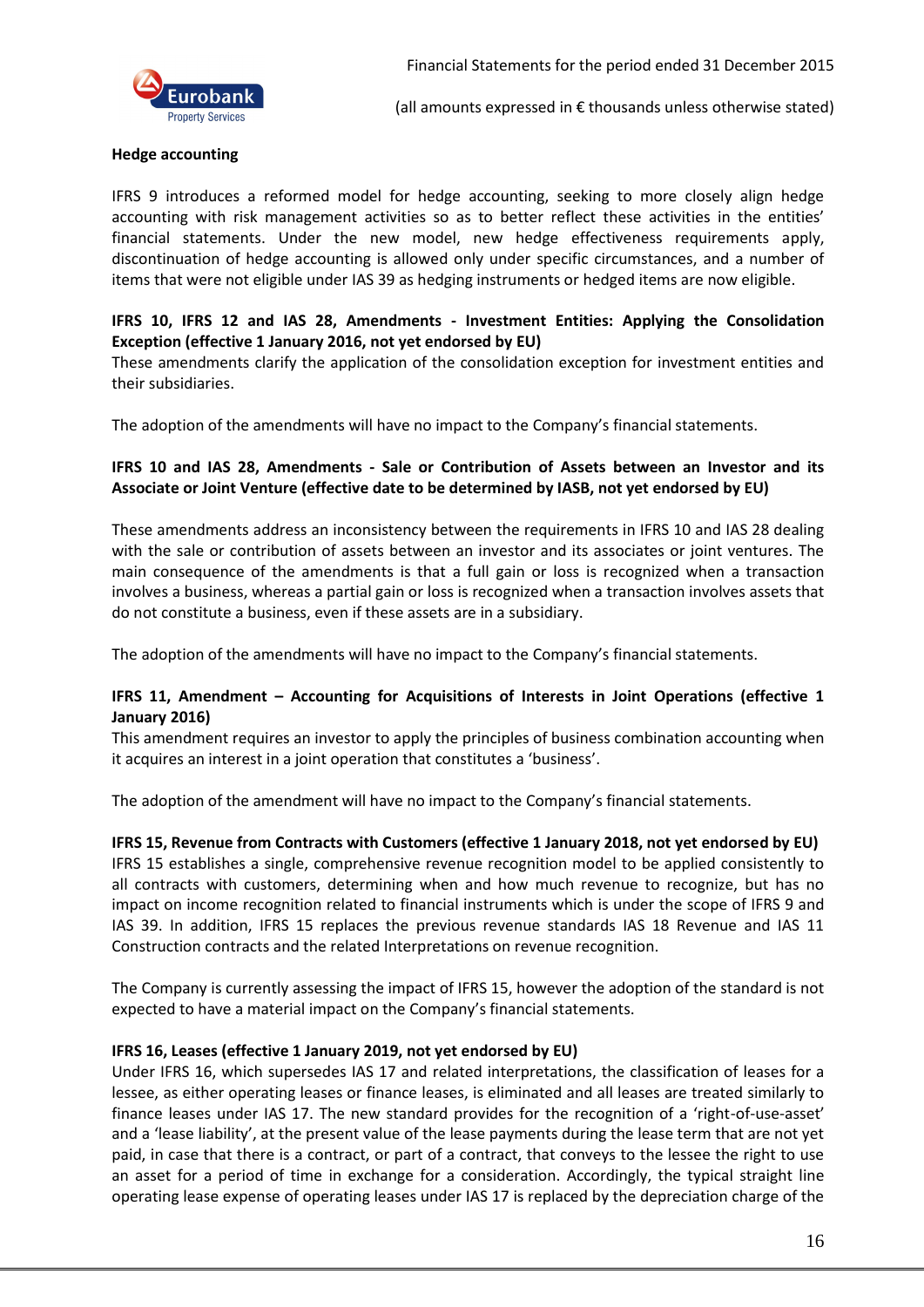'right-of-use-asset' and the interest expense on the 'lease liability'. The recognition of assets and liabilities by lessees, as described above, is not required for certain short term leases and leases of low value assets. Additionally, the accounting treatment for lessors is not substantially affected by the requirements of IFRS 16.

The Company is currently assessing the impact of IFRS 16 on its financial statements.

### **Annual Improvements to IFRSs 2010-2012 Cycle (effective 1 January 2016)**

The amendments introduce key changes to seven IFRSs following the publication of the results of the IASB's 2010-12 cycle of the annual improvements project. The topics addressed by these amendments are set out below:

- Definition of vesting condition in IFRS 2 'Share – based Payment';

- Accounting for contingent consideration in a business combination in IFRS 3 'Business Combinations;

- Aggregation of operating segments and reconciliation of the total of the reportable segments' assets to the entity's assets in IFRS 8 'Operating Segment';

- Short-term receivables and payables in IFRS 13 'Fair Value Measurement';

- Revaluation method—proportionate restatement of accumulated depreciation in IAS 16 'Property, Plant and Equipment';

- Key management personnel in IAS 24 'Related Party Disclosures'; and

- Revaluation method—proportionate restatement of accumulated amortization in IAS 38 'Intangible Assets'

The adoption of the amendments is not expected to impact the Company's financial statements.

## **Annual Improvements to IFRSs 2012-2014 Cycle (effective 1 January 2016)**

The amendments introduce key changes to four IFRSs following the publication of the results of the IASB's 2012-14 cycle of the annual improvements project. The topics addressed by these amendments are set out below:

- Clarifying in IFRS 5 'Non-current assets held for sale and discontinued operations' that, when an asset (or disposal group) is reclassified from 'held for sale' to 'held for distribution', or vice versa, this does not constitute a change to a plan of sale or distribution, and does not have to be accounted for as such.

- Adding in IFRS 7 'Financial instruments: Disclosures' specific guidance to help management determine whether the terms of an arrangement to service a financial asset which has been transferred constitute continuing involvement. It also clarifies that the additional disclosure required by the amendments to IFRS 7, 'Disclosure – Offsetting financial assets and financial liabilities' is not specifically required for all interim periods, unless required by IAS 34.

- Clarifying in IAS 19 'Employee benefits' that, when determining the discount rate for postemployment benefit obligations, it is the currency that the liabilities are denominated in that is important, and not the country where they arise.

- Clarifying in IAS 34 'Interim financial reporting' what is meant by the reference in the standard to 'information disclosed elsewhere in the interim financial report'.

The adoption of the amendments is not expected to impact the Company's financial statements.

The financial statements are prepared under the historical cost convention as modified by the revaluation of available-for-sale financial assets and of financial assets and financial liabilities (including derivative instruments) at fair-value-through-profit-or-loss.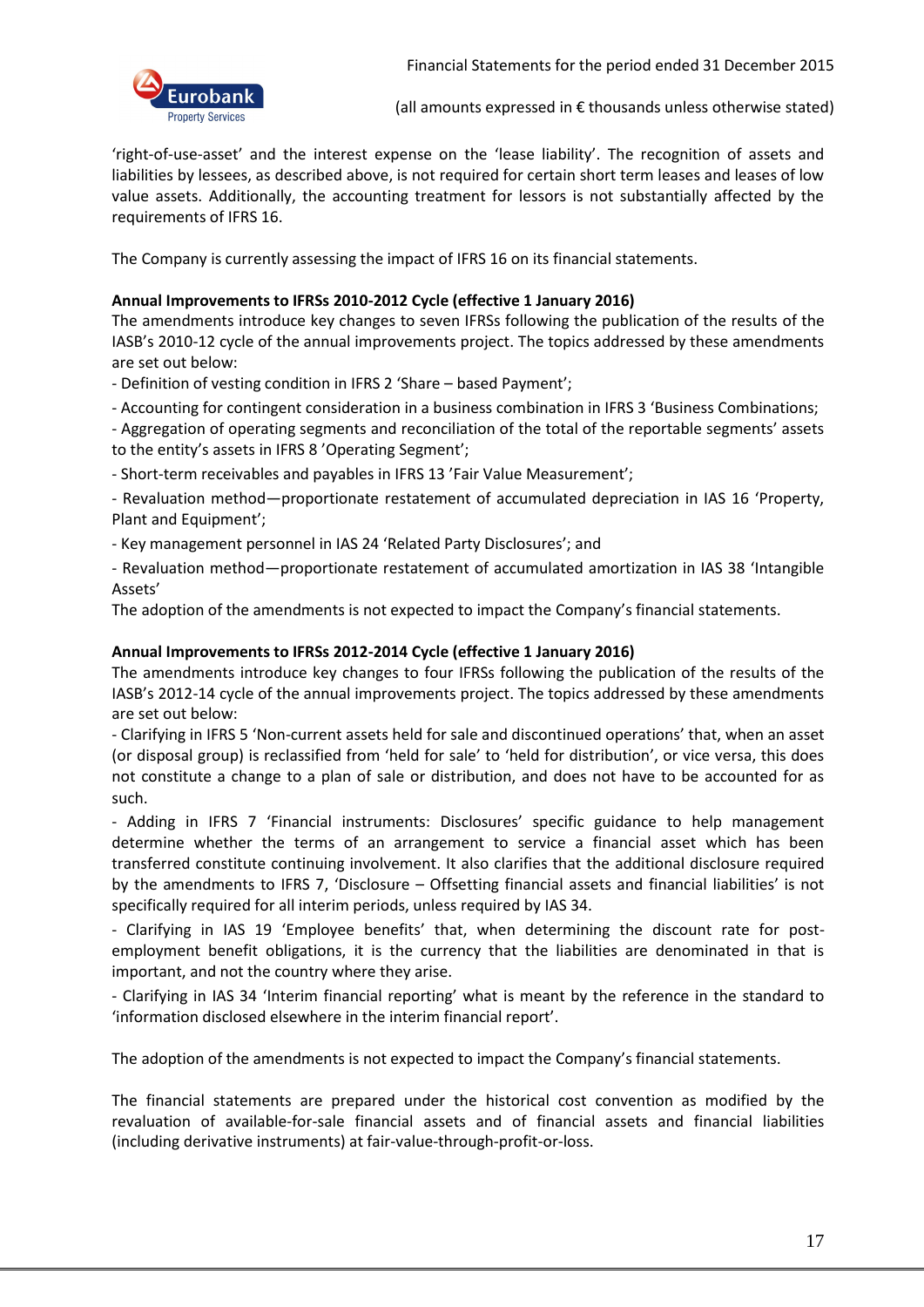The preparation of financial statements in conformity with the IFRS requires the use of estimates and assumptions that affect the reported amounts of assets and liabilities and disclosure of contigent liabilities at the date of the financial statements and the reported amounts of revenues and expenses during the reporting period. Although these estimates are based on management's best knowledge of current events and actions, actual results ultimately may differ from those estimates.

The Company's presentation currency is the Euro  $(\epsilon)$ .

## **2.2 Foreign currency translation**

#### **(a) Functional and presentational currency**

Items included in the financial statements of the Company are measured using the currency of the primary economic environment in which the entity operates (the 'functional currency'). The financial statements are presented in Euro, which is the Company's functional and presentation currency

### **(b) Transactions and balances**

Foreign currency transactions are translated into the functional currency using the exchange rates prevailing at the dates of the transactions. Foreign exchange gains and losses resulting from the settlement of such transactions and from the translation at year-end exchange rates of monetary assets and liabilities denominated in foreign currencies are recognised in the income statement.

#### **2.3 Investments in associate companies**

Investments in associates are measured through the cost method. The Company does not uses the equity method because all of the following criteria apply:

- The Company is a fully owned subsidiary of another entity,

- The shares are not traded on a public market,

- The Company has not filed, nor is in a process that the financial statements will be used at a supervisory authority or regulatory body to issue and offer any class of instruments in a public market, - The parent company publishes consolidated financial statements which are according to IFRS.

These consolidated financial statements of the parent company Eurobank Ergasias SA, are published online at www.eurobank.gr address. Report on investments in associated companies is provided in Note 8 of these financial statements.

#### **2.4 Property, plant and equipment**

All property, plant and equipment are stated in the balance sheet at historical cost less accumulated depreciation. Historical cost includes expenditure that is directly attributable to the acquisition of the items.

Subsequent costs are included in the asset's carrying amount or recognised as a separate asset, as appropriate, only when it is probable that future economic benefits associated with the item will flow to the Group and the cost of the item can be measured reliably. Repairs and maintenance costs are charged to the income statement during the financial period in which they are incurred.

Depreciation, based on the component approach, is calculated so as to write off the cost of the assets, over their estimated useful lives, using the straight-line method, as follows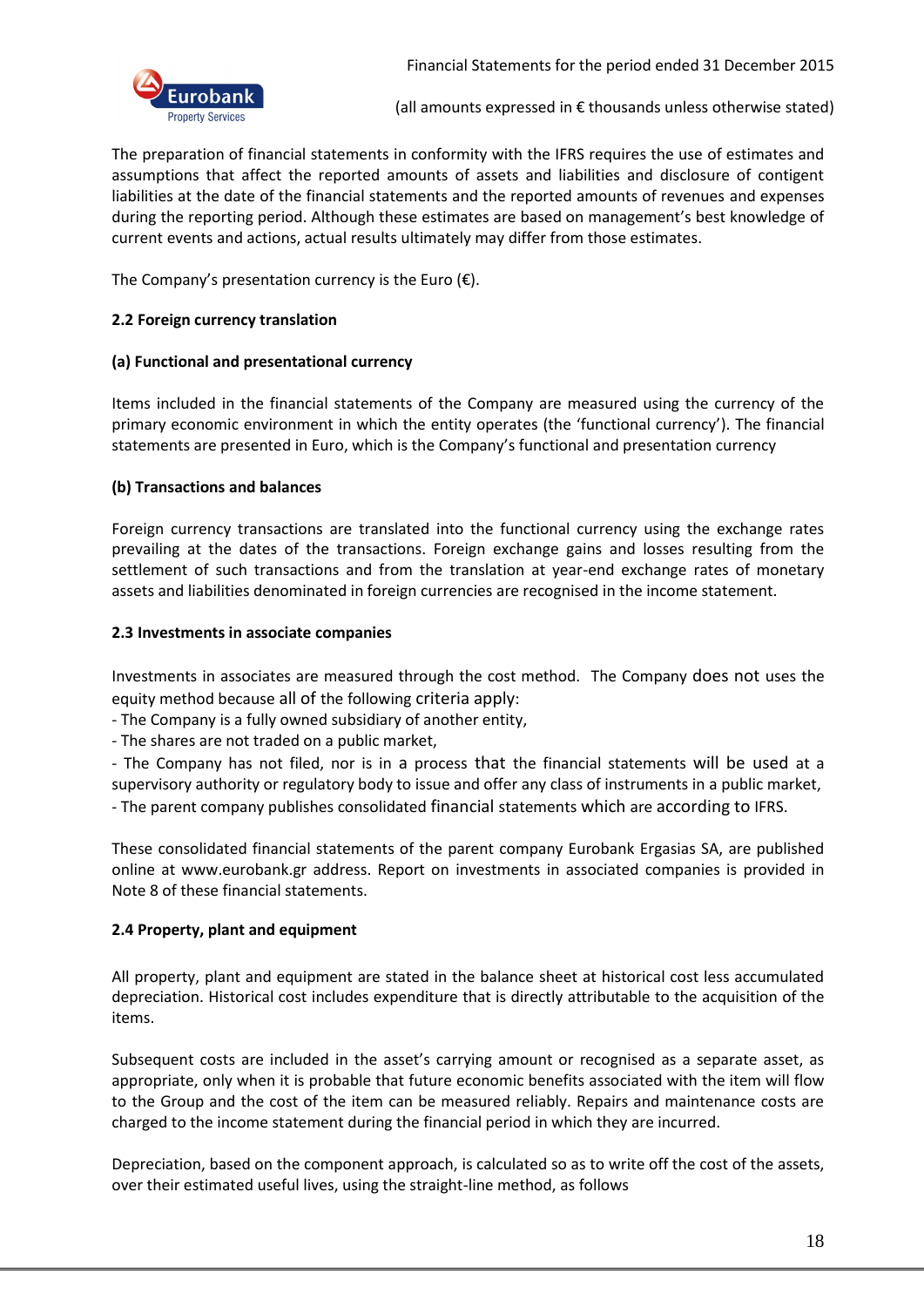

| $-$                  | Leasehold improvements |  |  | 25 years, according to the duration of the contract or the |  |  |  |  |
|----------------------|------------------------|--|--|------------------------------------------------------------|--|--|--|--|
| useful life if less. |                        |  |  |                                                            |  |  |  |  |
|                      |                        |  |  |                                                            |  |  |  |  |

Furniture and equipment  $1 - 7$  years

The assets' residual values and useful lives are reviewed, and adjusted if appropriate, at least each financial year end.

An asset's carrying amount is written down immediately to its recoverable amount if its carrying amount is greater than its estimated recoverable amount.

The gain or loss arising on the disposal of an asset is determined as the difference between the sale proceeds and the carrying amount of the asset and is recognised in the income statement.

#### **2.5 Intangible assets**

#### (a) Software

Costs associated with maintenance of existing software programs are recognized as expenses when incurred. Costs directly attributable with the development of identifiable and unique software controlled by the Company and will generate probable future economic benefits are recognized as intangible assets and amortized on a straight-line method over the useful life of 1 - 5 years.

#### (β) Other intangible assets – Contracts with customers

Other intangible assets are intangibles that are separated or arise from contractual or other legal rights and are amortised on a straight line during the projected useful life (fifty years). Other intangible assets relate to contracts for services related to property (valuations, brokerage) purchased by the Company with the transfer of the valuations sector and brokerage sectors from Grivalia Properties on 1 December 2004.

#### **2.6 Leases**

Where the Company is the lessee:

Operating lease – leases in which substantially all risks and rewards of ownership are retained by another party, the lessor, are classified as operating leases. Payments, including prepayments, made under operating leases (net of any incentives received by the lessor) are charged to the income statement on a straight-line basis over the period of the lease. There were no material operating leases for the periods covered by the financial statements..

#### **2.7 Impairment of non financial assets**

Assets that are subject to amortisation or depreciation are tested for impairment whenever events or changes in circumstance indicate that the carrying amount may not be recoverable. An impairment loss is recognised for the amount by which the asset's carrying amount exceeds its recoverable amount.

#### **2.8 Investments**

The Company classifies its investments as available-for-sale. Available for sale financial assets are non derivative financial assets that are either classified in this category either can not be classified as financial assets at fair value through profit, as loans and receivables or investments held to maturity.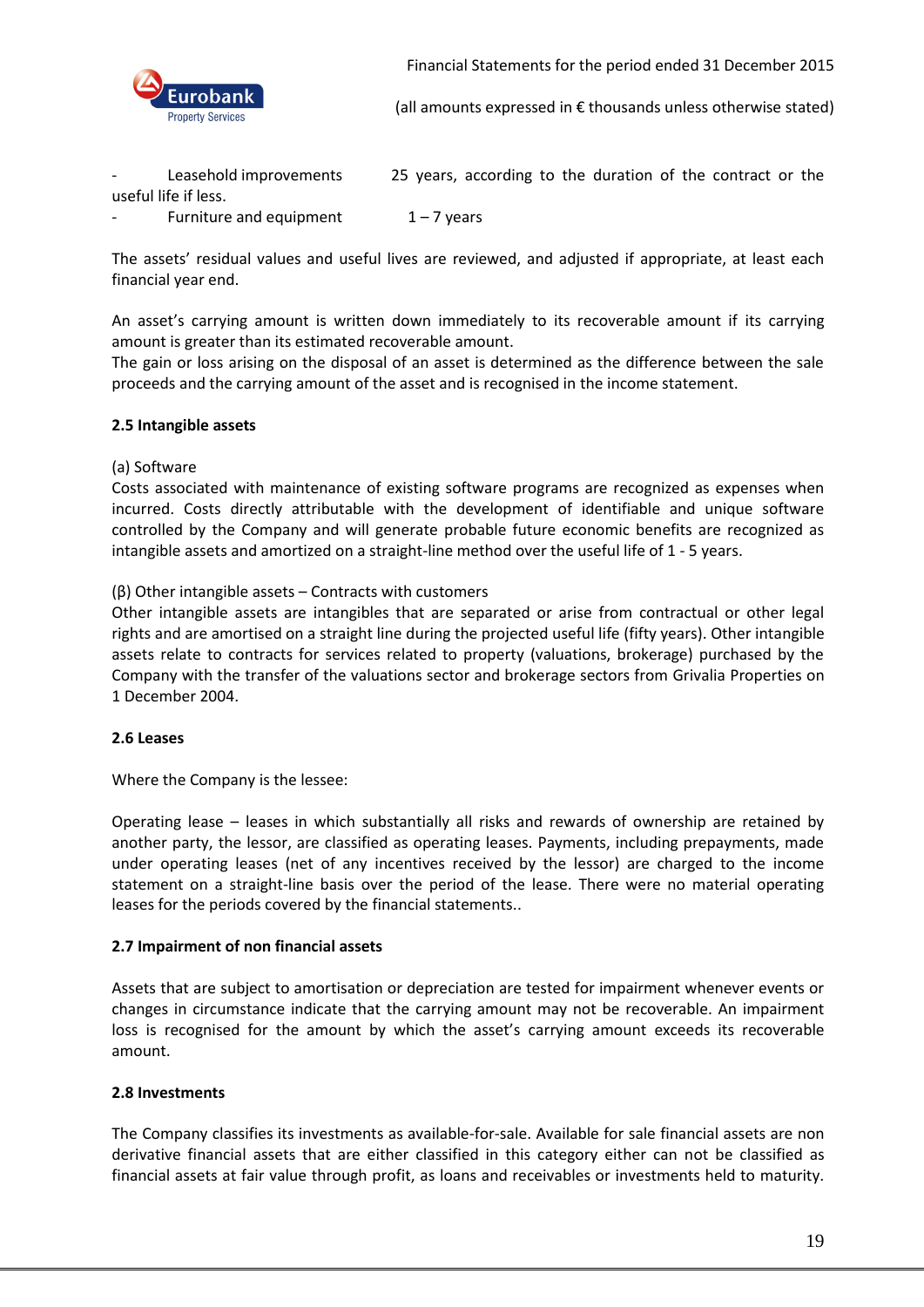

They are included in non-current assets unless management intends to sell the investment within 12 months from the balance sheet date.

Purchases and sales of investments are recognised on trade date, ie the date on which the Company commits to purchase or sell the asset and are recognized initially at fair value plus transaction costs. Financial assets are derecognised when the rights to receive cash flows expire or when the Company has transferred substantially the risks and rewards of ownership.

Financial assets available for sale later presented at fair value. Unrealised gains and losses from changes in fair value of non-monetary items classified as available for sale are recognized in equity. When investments classified as available for sale are sold or impaired, the accumulated fair value adjustments are transferred to the income statement as gains and losses on investments.

The fair value of investments traded in active markets is determined by current stock prices offer. The fair value of unlisted securities and other financial assets where the market is not active, determined using valuation techniques. These techniques include using recent transactions were at arm's length, the reference to the current price of comparable items which are traded, and the discounted cash flows adjusted to reflect the specific circumstances of the issuer.

The Company, at each balance sheet date, considers whether there is objective evidence that a financial asset or group of financial assets is impaired. Where securities are classified as available for sale and there is significant or a decrease in fair value below cost, this is taken into account to determine if these investments are impaired.

If any such indication exists for financial assets available for sale, the cumulative loss, measured as the difference between the acquisition cost and current fair value, less any impairment loss, which has previously recognized in profit or loss is removed from equity and recognized in the income statement. The impairment loss in respect of equity instruments is recognized in the income statement and is not reversed.

#### **2.9 Trade Receivables**

Trade receivables are recognised initially at their fair value and subsequently measured at amortised cost using the effective interest rate method, unless the effects of discounting are not material, less provision for impairment. A provision for impairment of trade receivables is established when there is objective evidence that the Company will not be able to collect all amounts due according to the original terms of the receivables.

The amount of the provision is the difference between the asset's carrying amount and the present value of estimated future cash flows, discounted at the effective interest rate.

#### **2.10 Cash and cash equivalents**

Cash and cash equivalents include cash in hand and time deposits held with banks with original maturities of three months or less.

#### **2.11 Share Capital**

Ordinary shares are classified as equity. Incremental costs directly attributable to the issue of new shares or options are shown in equity as a deduction (net of tax), from the proceeds.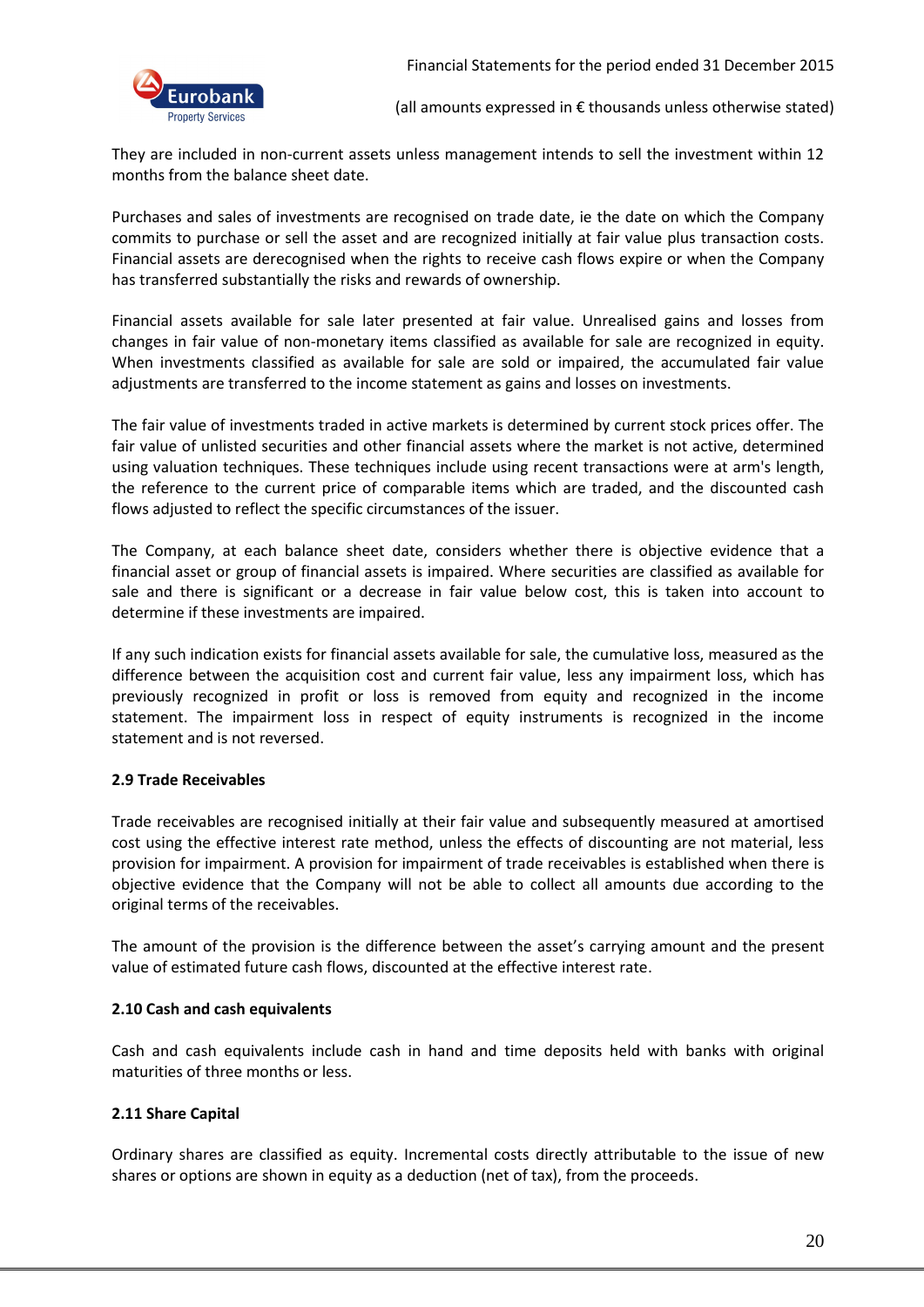

#### **2.12 Bank Borrowings**

Borrowings are recognised initially at fair value, net of transaction costs incurred. Borrowings are subsequently stated at amortised cost. Any difference between the proceeds received (net of transaction costs) and the redemption values are recognised in the income statement over the period of the borrowings using the effective interest rate method. At the end of the current year and the previous year the Company had no bank loans.

#### **2.13 Taxes**

The current income tax charge is calculated on the basis of the tax laws enacted or substantively enacted at the balance sheet date.

Deferred income tax is provided in full, using the liability method, on temporary differences arising between the tax bases of assets and liabilities and their carrying amounts in the financial statements. However, the deferred income tax is not accounted for if it arises from initial recognition of an asset or liability in a transaction other than a business combination that at the time of the transaction affects neither accounting nor taxable profit nor loss.

Deferred income tax is determined using tax rates (and laws) that have been enacted or substantially enacted by the balance sheet date and are expected to apply when the related deferred income tax asset is realised or the deferred income tax liability is settled.

Deferred income tax assets are recognised to the extent that it is probable that future taxable profit will be available against which the temporary differences can be utilised.

#### **2.14 Employee benefits**

The current service cost and interest expense recognized directly in profit. Benefits after retirement include both defined contribution and defined benefit plans. The accrued cost of defined contribution plans is recognized as an expense over the vesting period.

#### **(i) Staff retirement indemnity obligations**

In accordance with the local labour legislation, the Company provides for staff retirement indemnity obligation for employees which are entitled to a lump sum payment based on the number of years of service and the level of remuneration at the date of retirement, if they remain in the employment of the Company until normal retirement age.

Provision has been made for the actuarial value of the lump sum payable on retirement using the projected unit credit method. Under this method the cost of providing retirement indemnities is charged to the income statement so as to spread the cost over the period of service of the employees, in accordance with the actuarial valuations which are performed every year. The obligation is calculated as the present value of the estimated future cash outflows using interest rates of government securities which have terms to maturity approximating the terms of the related liability. Actuarial gains and losses that arise in calculating the Company's obligation in respect of the obligations are charged directly in the profit and loss for the year.

In addition, the Company has enhanced the above provision by taking into consideration potential separations before normal retirement based on the terms of previous voluntary separation schemes. The Company recognises separation indemnity when it is demonstrably committed to separations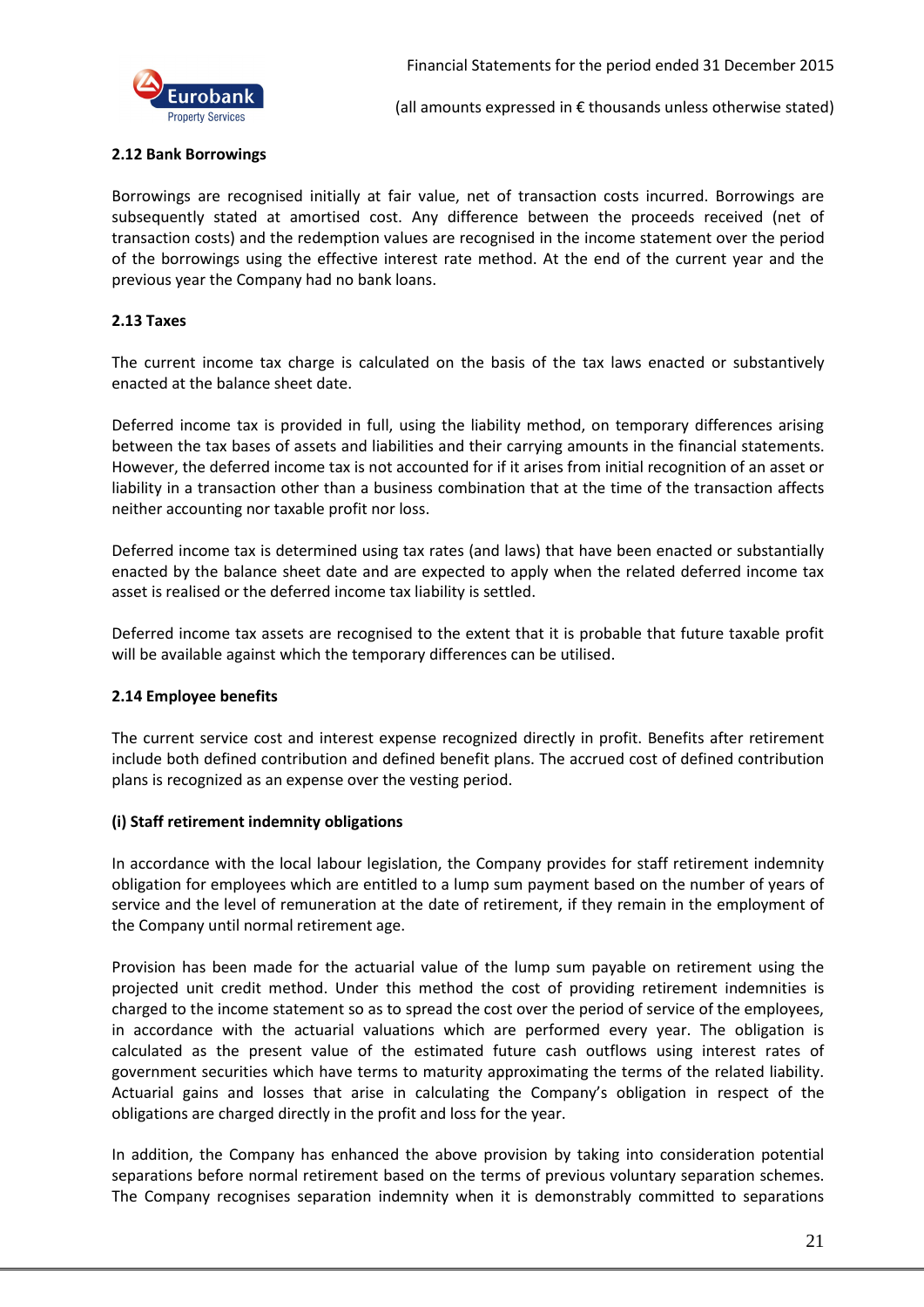either according to detailed formal plans which are announced and cannot be withdrawn or as a result of mutually agreed termination terms. Benefits payable in more than 12 months from the balance sheet date are discounted to present value.

# **(ii) Performance based cash payments (based on employee's performance)**

The Company's Management awards high performing employees with bonuses in cash. Cash payments requiring General Meeting approval as distribution of profits to staff are recognised as employee benefit expense in the accounting period that they are approved by the Company's shareholders.

# **2.15 Provisions**

Provisions for legal claims are recognised when: the Company has a present legal or constructive obligation as a result of past events; it is probable that an outflow of resources will be required to settle the obligation; and the amount has been reliably estimated.

Where there are a number of similar obligations, the likelihood that an outflow will be required in settlement is determined by considering the class of obligations as a whole. A provision is recognised even if the likelihood of an outflow with respect to any one item included in the same class of obligations may be small.

Provisions are measured at the present value of management's best estimate of the expenditure required to settle the present obligation at the balance sheet date. The discount rate used to determine the present value reflects current market assessments of the time value of money and the risks specific to the liability.

# **2.16 Revenue Recognition**

Revenue includes income from property management, advisory services, valuations and brokerage services. The income from property management and other services (valuations, brokerage etc.) are recognized in the period the services are rendered. In the case, where the Company acts as an intermediary, the commission and not the gross income is recognised.

# **2.17 Dividend distribution**

The dividend distribution to the Company's shareholders is recognised as a liability in the Company's financial statements in the period in which the dividends are approved by the General Meeting of Shareholders.

# **2.18 Interest Expense**

Interest expenses for borrowings are recognised within 'finance costs' in the income statement using the effective interest rate method.

The effective interest rate method is a method of calculating the amortised cost of a financial asset or financial liability and of allocating the interest income or interest expense over the relevant period. The effective interest rate is the rate that exactly discounts estimated future cash payments or receipts throughout the expected life of the financial instrument, or a shorter period where appropriate to the net carrying amount of the financial asset or the financial liability.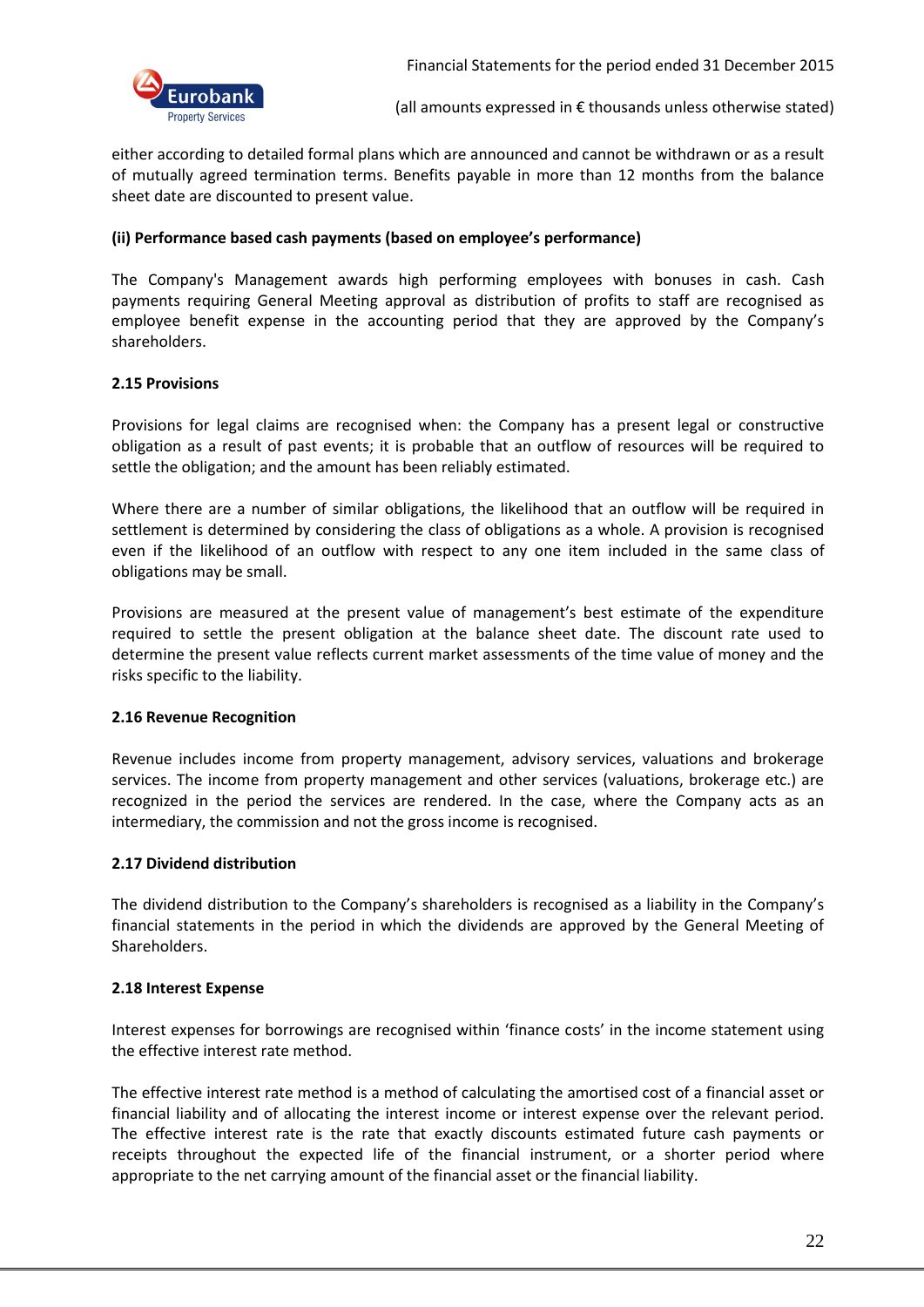

When calculating the effective interest rate, the Group estimates cash flows considering all contractual terms of the financial instrument (for example, prepayment options) but does not consider future credit losses. The calculation includes all fees and points paid or received between parties to the contract that are an integral part of the effective interest rate, transaction costs and other premiums or discounts.

#### **2.19 Off-setting financial instruments**

Financial assets and liabilities are offset and the net amount reported in the balance sheet only when there is a legal enforceable right to offset the recognised amounts and there is an intention to settle on a net basis, or to realise the asset and settle the liability simultaneously.

#### **2.20 Comparative data**

Where required comparative figures have been adjusted to conform with the presentation of financial statements for the current year.

#### **3. Financial risk management**

#### **3.1 Financial risk management**

The Company's activities expose it to a variety of financial risks: market risk (including price risk and cash flow interest rate risk), credit risk and liquidity risk. The financial risks relate to the following financial instruments: trade receivables, cash and cash equivalents, trade and other payables and borrowings. The accounting policy with respect to these financial instruments is described in Note 2.

Risk management is carried out by the Company's management based on the advice of the treasury and risk management departments within its parent company, Eurobank Ergasias S.A.. Risk management primarily focuses on the identification and evaluation of financial risk, which includes the following specific areas: such as foreign exchange risk, interest rate risk, credit risk, use of derivative financial instruments and non-derivative financial instruments and investing excess liquidity. **a) Market risk**

#### **(i) Foreign exchange risk**

The Company operates in a single economic environment (Greece) and not significantly exposed to risks from foreign currency due to the limited value of foreign currency transactions.

#### **(ii) Price risk**

The Company is not significantly exposed to price risk, since the financial assets held for sale are not considered significant.

#### **(iii) Cash flow and fair value interest rate risk**

The Company's exposure to risk from fluctuations in interest rates is limited because it comes from time-deposits.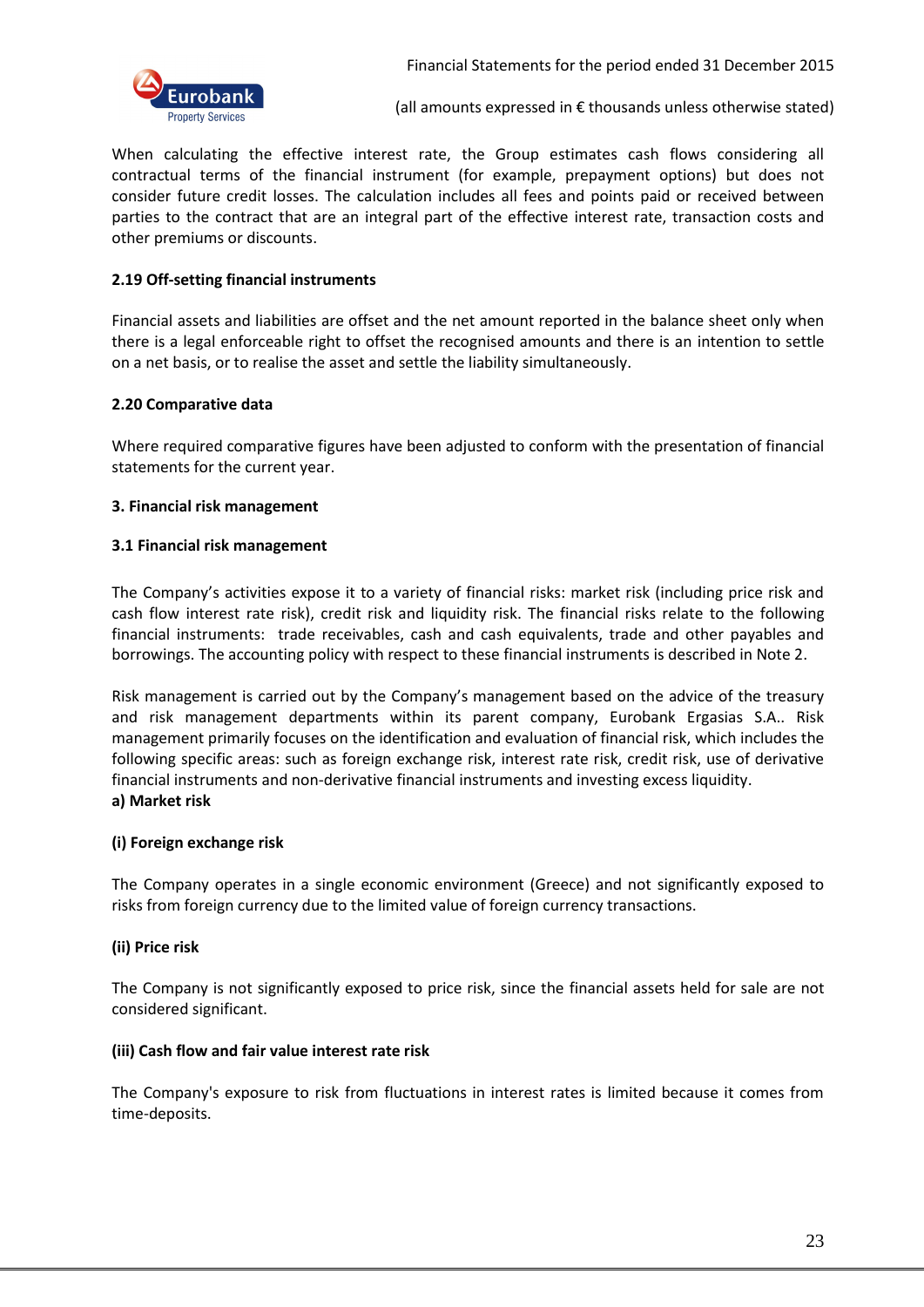

#### **b) Credit risk**

The Company has significant concentrations of credit risk with respect to cash balances and deposits held with the parent company. However, no significant losses are anticipated, as since cash transactions are restricted to the parent company.

Receivables from third party customers were **€48ths** (in 2014: €100ths.), for which the provision for Bad & doubtful debts is nil (2014: €10ths.)

#### **c) Liquidity risk**

Prudent liquidity risk management implies sufficient cash balances, the availability of funding through an adequate amount of committed credit facilities and the ability to close out market positions. Due to the dynamic nature of the underlying business, the Company's management aims to maintain flexibility in funding by keeping adequate cash and committed credit lines available. The Management believes that the company is not exposed to significant liquidity risk, since the company expects will continue to make significant contributions, and the Company will be able to ensure, if necessary, additional lines of credit from its parent company.

The Company's liquidity position is monitored on a regular basis by the management. A summary table is presented below with maturity of financial liabilities:

|                                                         | Year ended<br>31 December |       |
|---------------------------------------------------------|---------------------------|-------|
| <b>Financial liabilities</b>                            | 2015                      | 2014  |
| <b>Current liabilities</b>                              |                           |       |
| Trade and other payables (maturity within one year)     | 1.437                     | 1.772 |
| Current income tax liability (maturity within one year) | $\overline{\phantom{0}}$  | 18    |
|                                                         | 1.437                     | 1.790 |

#### **3.2 Capital risk management**

The Company's objectives when managing capital are to safeguard the Company's ability to continue as a going concern in order to provide returns for shareholders and benefits for other stakeholders and to maintain an optimal capital structure.

In order to maintain or adjust the capital structure, the Company may adjust the amount of dividend paid to shareholders, return capital to shareholders, issue new shares or sell assets.

#### **3.3 Fair value of financial assets and liabilities**

Fair value is the amount for which an asset could be exchanged or a liability settled, between knowledgeable, willing parties in an arm's length transaction. The purchase price, where an active market (such as a recognized stock exchange) is the best evidence of fair value of a financial instrument. Where no prices are market, the fair value of financial assets and liabilities calculated using present value or other valuation techniques where all significant variables are observable in the market.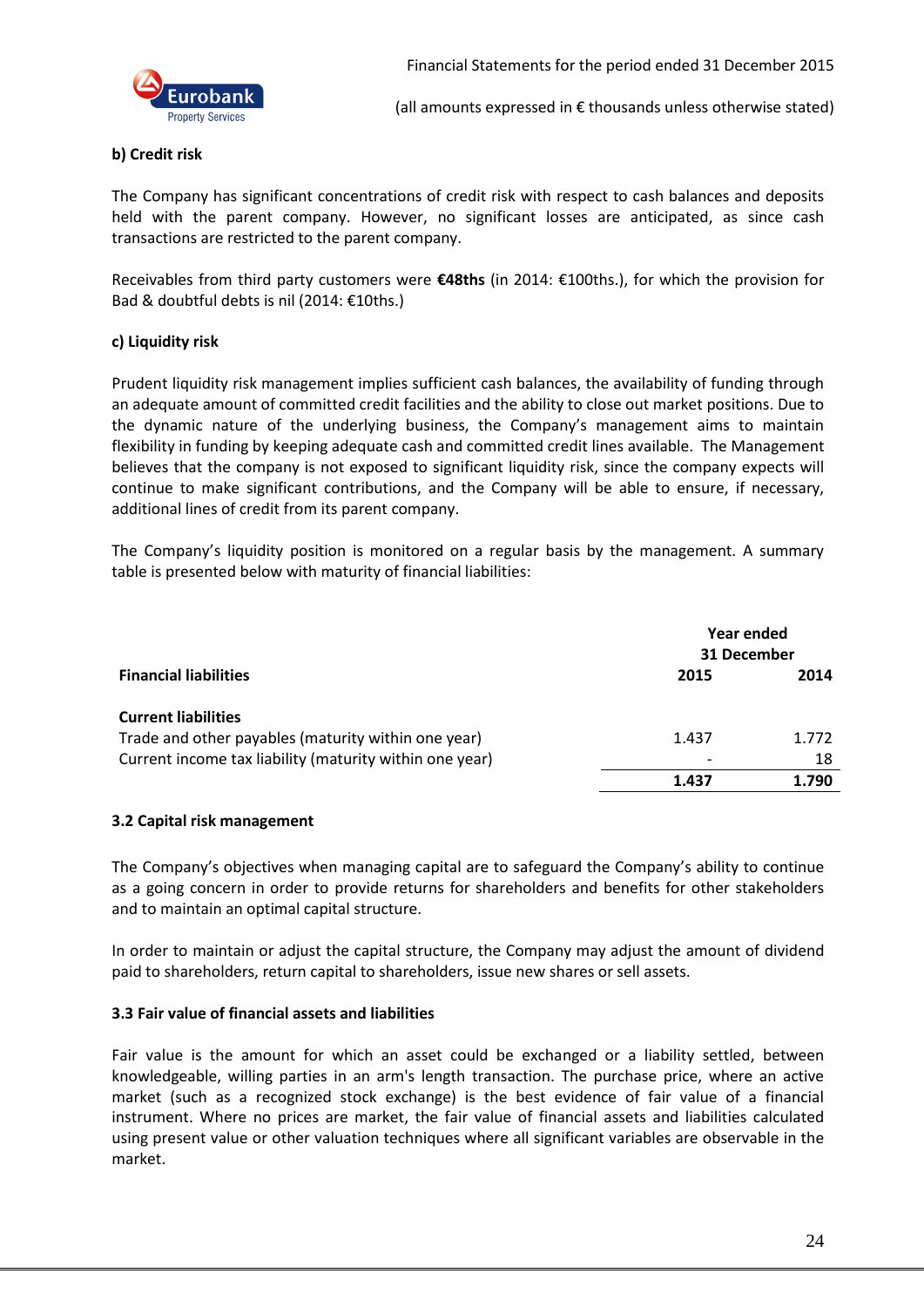

The values obtained using these methods, are significantly affected by assumptions concerning the amount and timing of future cash flows and discount rates used.

All financial assets at fair value are classified at the end of each year in one of the three level fair value hierarchy depending on whether the valuation based on observable or non observable market data.

**Level 1** - quoted prices in active markets for financial assets with similar characteristics. These values should be readily and regularly available from an active stock or index / market and represent actual and regularly occurring market transactions on arm's length. This level includes quoted shares, debt securities and derivatives traded.

Level 2 - Financial instruments valued using valuation methods that all important data from observable prices. This level includes OTC derivatives and structured financial assets and liabilities.

**Level 3** - Financial assets measured using valuation techniques with significant input from several unobservable prices.

The Company has no significant exposure to fluctuations in fair value and book value of financial assets and liabilities is substantially equivalent to their fair values, except where indicated otherwise.

#### **4. Critical accounting estimates and assumptions**

Estimates and assumptions are continually evaluated and are based on historical experience as adjusted for current market conditions and other factors, including expectations of future events that are believed to be reasonable under the circumstances.

#### **4.1 Critical accounting estimates and assumptions**

The Company makes estimates and assumptions concerning the future. The estimates and assumptions that have a significant risk of causing a material adjustment to the carrying amounts of assets and liabilities within the next financial year are discussed below:

#### **Income tax:**

Estimates are required in determining the provision for income tax. The Company recognise provisions for expected tax audits based on estimates of whether additional taxes will arise. Where the final tax outcome differs from the amounts initially recognised, such differences will impact the income tax and deferred tax liabilities during the period in which such determination is made. The income tax expense includes the effect of deferred tax according with the IAS 12.

#### **Intangible assets (customers contracts):**

The Company estimates that the useful life, of the contracts acquired for the sector of valuations and brokerage from Grivalia Properties, on December 1, 2004, is up to 15 (fifteen) years. The Company review's the useful live on an annual basis.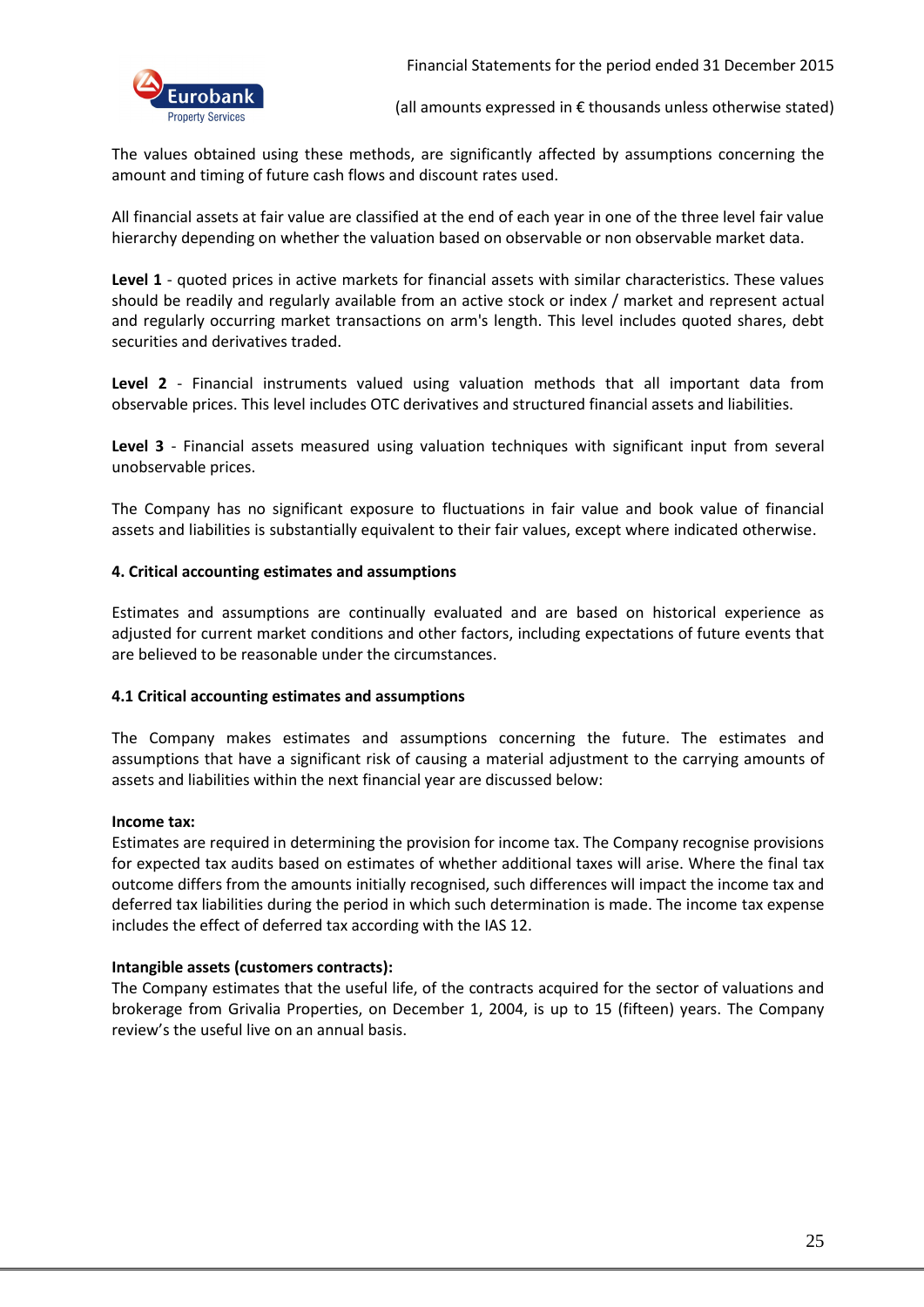

# **5. Property, plant & equipment**

|                                 | Land and buildings,<br>Leasehold<br>improvements | <b>Furniture and</b><br>Equipment | <b>Totals</b> |
|---------------------------------|--------------------------------------------------|-----------------------------------|---------------|
| Cost                            |                                                  |                                   |               |
| Balance 1 January 2014          | 333                                              | 306                               | 639           |
| Disposals                       |                                                  | (34)                              | (34)          |
| Write-offs                      | (247)                                            |                                   | (247)         |
| Additions                       |                                                  | 1                                 | 1             |
| <b>Balance 31 December 2014</b> | 86                                               | 273                               | 359           |
| <b>Accumulated depreciation</b> |                                                  |                                   |               |
| Balance 1 January 2014          | (143)                                            | (281)                             | 424           |
| <b>Disposals</b>                |                                                  | 32                                | 32            |
| Write-offs                      | 131                                              |                                   | 131           |
| Depreciation charge             | (8)                                              | (4)                               | (12)          |
| <b>Balance 31 December 2014</b> | (20)                                             | (253)                             | (273)         |
| Net Book Value 31 December 2014 | 66                                               | 20                                | 86            |
| Cost                            |                                                  |                                   |               |
| <b>Balance 1 January 2015</b>   | 86                                               | 273                               | 359           |
| Additions                       |                                                  | 6                                 | 6             |
| <b>Balance 31 December 2015</b> | 86                                               | 279                               | 365           |
| <b>Accumulated depreciation</b> |                                                  |                                   |               |
| <b>Balance 1 January 2015</b>   | (20)                                             | (253)                             | (273)         |
| Depreciation charge             | (7)                                              | (4)                               | (11)          |
| <b>Balance 31 December 2015</b> | (27)                                             | (257)                             | (284)         |
| Net Book Value 31 December 2015 | 59                                               | 22                                | 81            |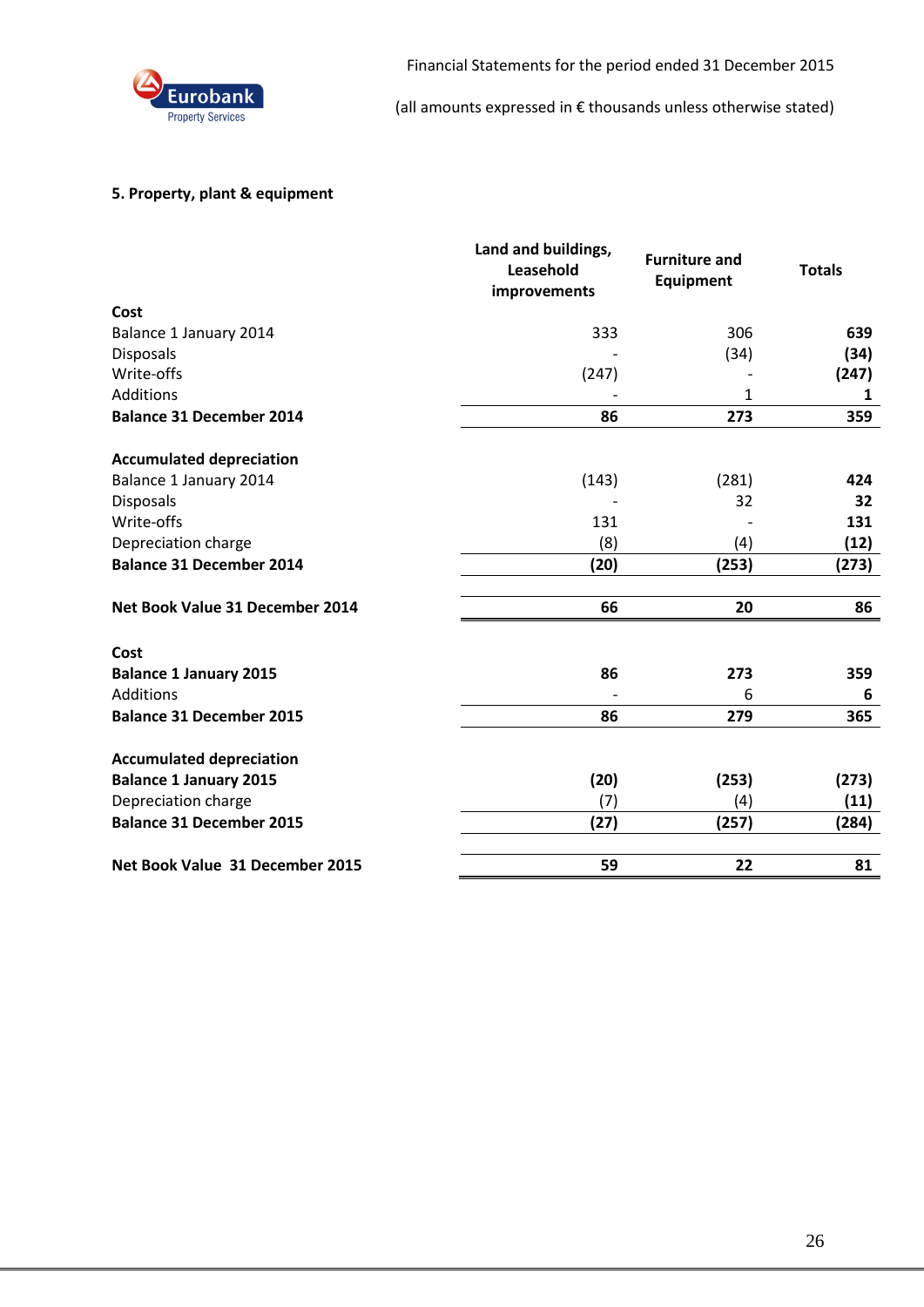

#### **6. Intangible Assets**

|                                 | <b>Other intangible</b>     |                                   |               |  |  |
|---------------------------------|-----------------------------|-----------------------------------|---------------|--|--|
|                                 | Computer<br><b>Software</b> | assets<br>(Customer<br>Contracts) | <b>Totals</b> |  |  |
| Cost                            |                             |                                   |               |  |  |
| Balance 1 January 2014          | 626                         | 5.587                             | 6.213         |  |  |
| <b>Additions</b>                | 18                          |                                   | 18            |  |  |
| Impairement                     |                             | (3.271)                           | (3.271)       |  |  |
| <b>Balance 31 December 2014</b> | 644                         | 2.316                             | 2.960         |  |  |
| <b>Accumualted amortisation</b> |                             |                                   |               |  |  |
| Balance 1 January 2014          | (448)                       | (1.016)                           | (1.464)       |  |  |
| Amortisation charge             | (64)                        | (762)                             | (826)         |  |  |
| <b>Balance 31 December 2014</b> | (512)                       | (1.778)                           | (2.290)       |  |  |
| Net Book Value 31 December 2014 | 132                         | 538                               | 670           |  |  |
| Cost                            |                             |                                   |               |  |  |
| <b>Balance 1 January 2015</b>   | 644                         | 2.316                             | 2.960         |  |  |
| <b>Additions</b>                | 15                          |                                   | 15            |  |  |
| <b>Balance 31 December 2015</b> | 659                         | 2.316                             | 2.975         |  |  |
| <b>Accumualted amortisation</b> |                             |                                   |               |  |  |
| <b>Balance 1 January 2015</b>   | (512)                       | (1.778)                           | (2.290)       |  |  |
| Amortisation charge             | (43)                        | (108)                             | (151)         |  |  |
| <b>Balance 31 December 2015</b> | (555)                       | (1.886)                           | (2.441)       |  |  |
| Net Book Value 31 December 2015 | 104                         | 430                               | 534           |  |  |

Other intangible assets (customer contracts) relate to contracts acquired, for the sector of appraisals and brokerage services, by the Company from Grivalia Properties, on 1 December 2004. Contracts with customers are amortised on a straight-line method over their estimated useful life after any impairment losses.

The Company applied a change in accounting estimate of intangible assets (customer contracts), with a new estimated useful economic life from 50 years to 15 years, and an amortization charge in current year of **€108ths**, and in prior year €762ths.

The Company carried out an impairment test of the intangible asset (customer contracts for valuations and brokerage) and did not identify any additional impairment in the current year .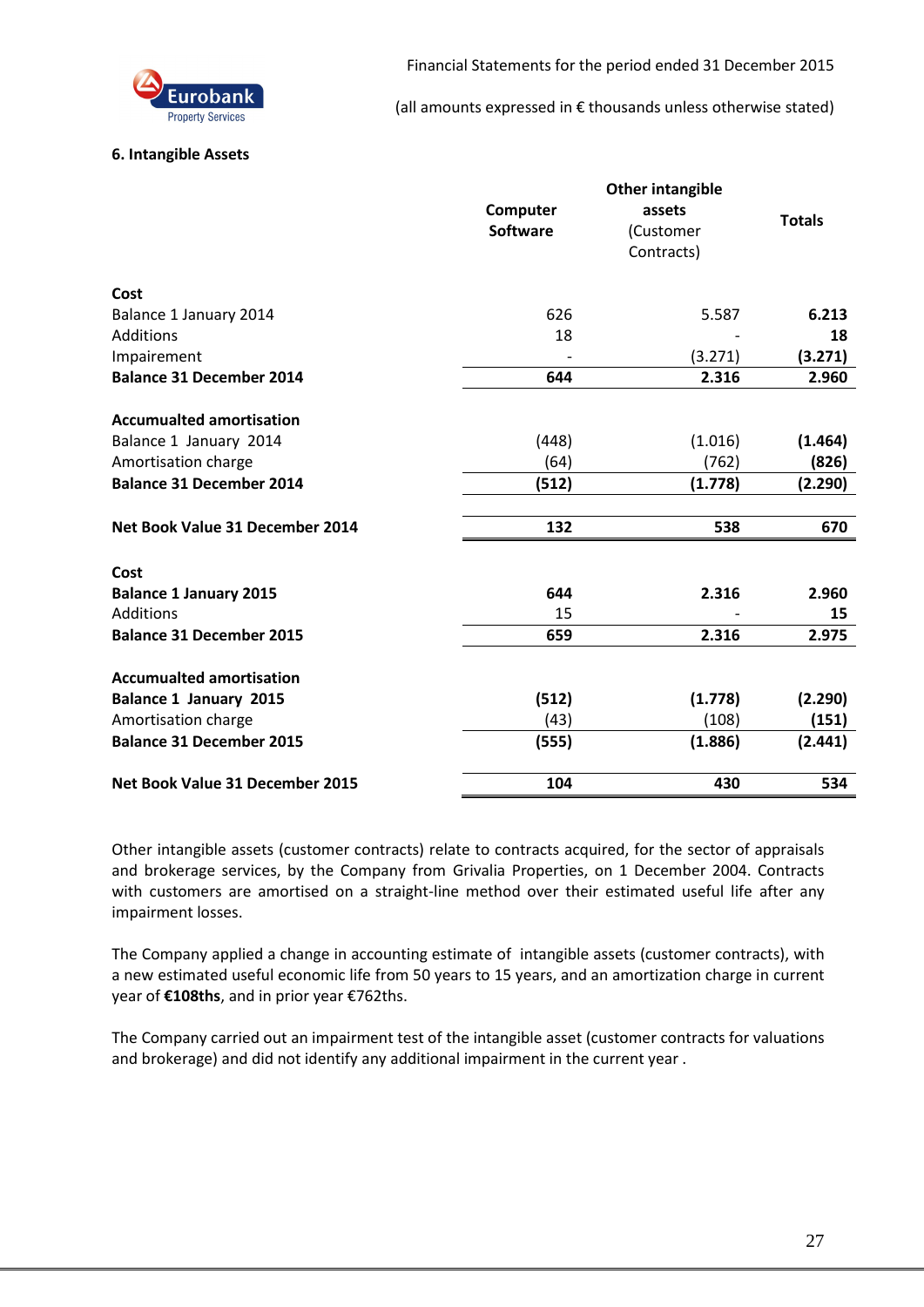

# **7. Available-for-sale investment securities**

Available-for-sale investment securities consist of:

| 2015 |      |
|------|------|
|      | 2014 |
|      |      |
| 18   | 18   |
|      |      |

The Company has impaired 100% the participation "Apollonies Aktes SA" in the year 2010.

#### **8. Investments in associate companies**

|                                              | 31 December |      |  |
|----------------------------------------------|-------------|------|--|
| Associate company:                           | 2015        | 2014 |  |
| ERB Property Services Sofia AD (Bulgaria)    | 377         | 377  |  |
| ERB Property Services doo Beograd (Belgrade) | 94          |      |  |
| Eurobank Property Services (Romania)         | 85          |      |  |
|                                              | 556         | 377  |  |

The total % participation in ERB Property Services Sofia AD (Bulgaria) is 20,00%.

The Company on March 11, 2015, acquired by the company LAMDA Development - Holding Company and Real Estate Development the 19,9946% of shares and voting rights (10.949 shares at a nominal value 10RON) of the company Eurobank Property Services (Romania), at a total consideration of **€85ths**. The total % participation in Eurobank Property Services (Romania) is 20,00%.

The Company on April 22, 2015, acquired by the company LAMDA Development - Holding Company and Real Estate Development the 20,00% of shares and voting rights (RSD 1.499.776,00) of the company ERB Property Services doo Beograd (Belgrade), at a total consideration of **€94ths**. The total % participation in ERB Property Services doo Beograd (Belgrade) is 20,00%.

#### **9. Trade and other receivables**

|                                            | 31 December |       |  |
|--------------------------------------------|-------------|-------|--|
|                                            | 2015        | 2014  |  |
|                                            |             |       |  |
| Trade receivables                          | 48          | 90    |  |
| Receivables from related parties (Note 26) | 2.749       | 6.113 |  |
| Other receivables                          | 58          | 73    |  |
|                                            | 2.855       | 6.276 |  |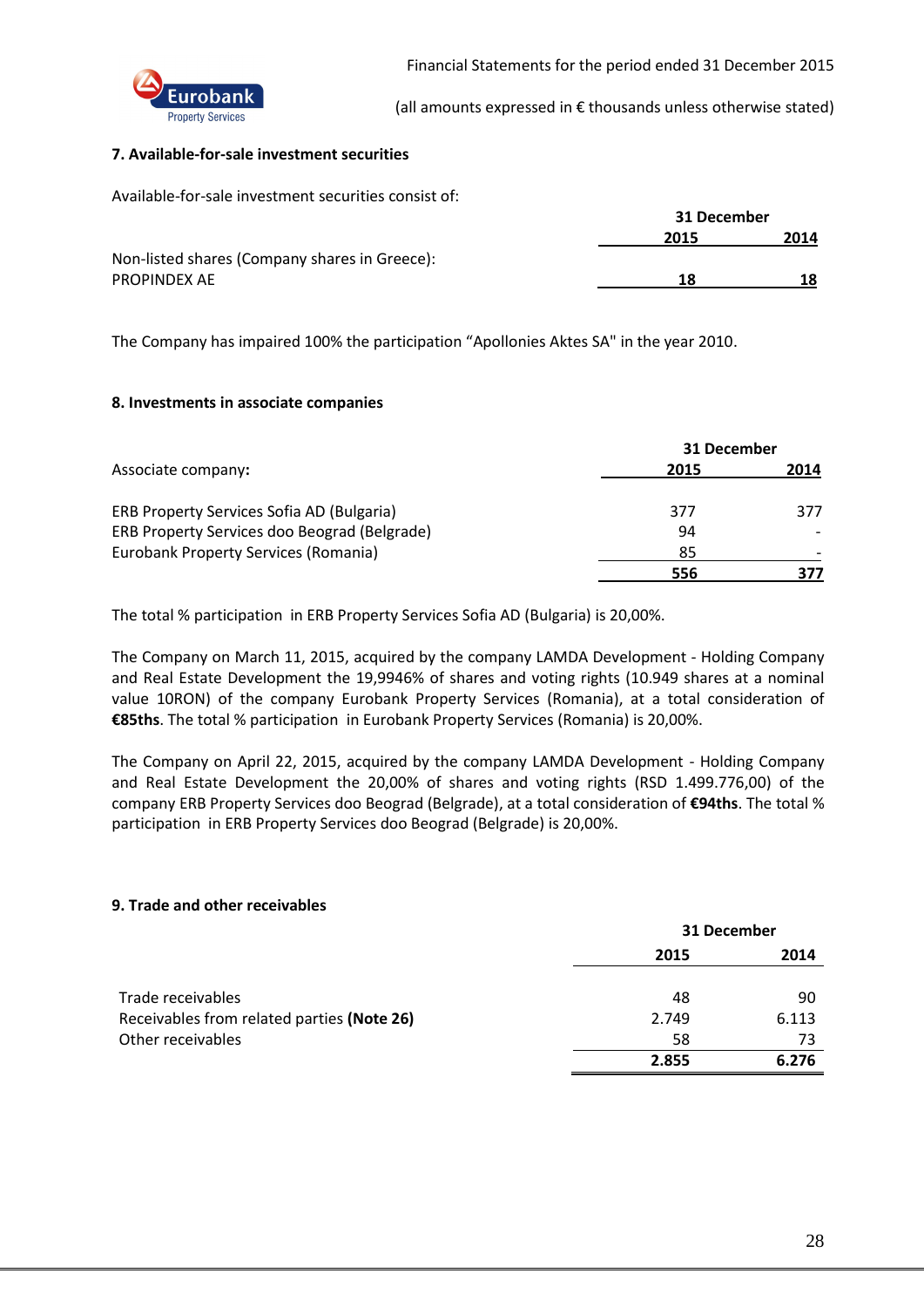

The aging analysis of trade and other receivables is as follows:

|                                            | <b>31 December 2015</b> |                          |                        |               |
|--------------------------------------------|-------------------------|--------------------------|------------------------|---------------|
|                                            | $0 - 6$<br>months       | $6 - 12$<br>months       | 12 months<br>and above | <b>Totals</b> |
| Trade receivables                          | 30                      | 9                        | 9                      | 48            |
| Receivables from related parties (Note 26) | 2.042                   | 351                      | 356                    | 2.749         |
| Other receivables                          | 58                      | $\overline{\phantom{a}}$ |                        | 58            |
|                                            | 2.130                   | 360                      | 365                    | 2.855         |

|                                            | 31 December 2014 |                          |           |               |
|--------------------------------------------|------------------|--------------------------|-----------|---------------|
|                                            | $0 - 6$          | $6 - 12$                 | 12 months | <b>Totals</b> |
|                                            | months           | months                   | and above |               |
| Trade receivables                          | 63               | 15                       | 12        | 90            |
| Receivables from related parties (Note 26) | 4.469            | 740                      | 904       | 6.113         |
| Other receivables                          | 73               | $\overline{\phantom{a}}$ |           | 73            |
|                                            | 4.605            | 755                      | 916       | 6.276         |

The company's management believes that the value of trade and other receivables represents their fair value.

#### **10. Cash and cash equivalents**

|                                                               | 31 December |       |
|---------------------------------------------------------------|-------------|-------|
|                                                               | 2015        | 2014  |
|                                                               |             |       |
| Cash in hand                                                  | 1.          |       |
| Cash at bank for property management at third party buildings | 164         | 67    |
| Cash at bank – sight account                                  | 3.378       | 2.177 |
|                                                               | 3.543       | 2.246 |

Bank balances are held on accounts within the parent company Eurobank Ergasias SA.

#### **11. Share Capital**

|                                               | <b>Number</b><br>οf<br>shares | Ordinary<br>shares<br>(value in €) | <b>Totals</b><br>in $\epsilon$ |
|-----------------------------------------------|-------------------------------|------------------------------------|--------------------------------|
| <b>Balance 1 January and 31 December 2014</b> | 20,000                        | 665.800                            | 665.800                        |
| <b>Balance 31 December 2015</b>               | 20,000                        | 665.800                            | 665.800                        |

The total authorized number of ordinary shares is 20.000 with nominal value of €33,29 (2014: €33,29) per share. The share capital is fully paid up.

The Company has no stock option plan, nor any of their employees participate in the stock option plan of the parent company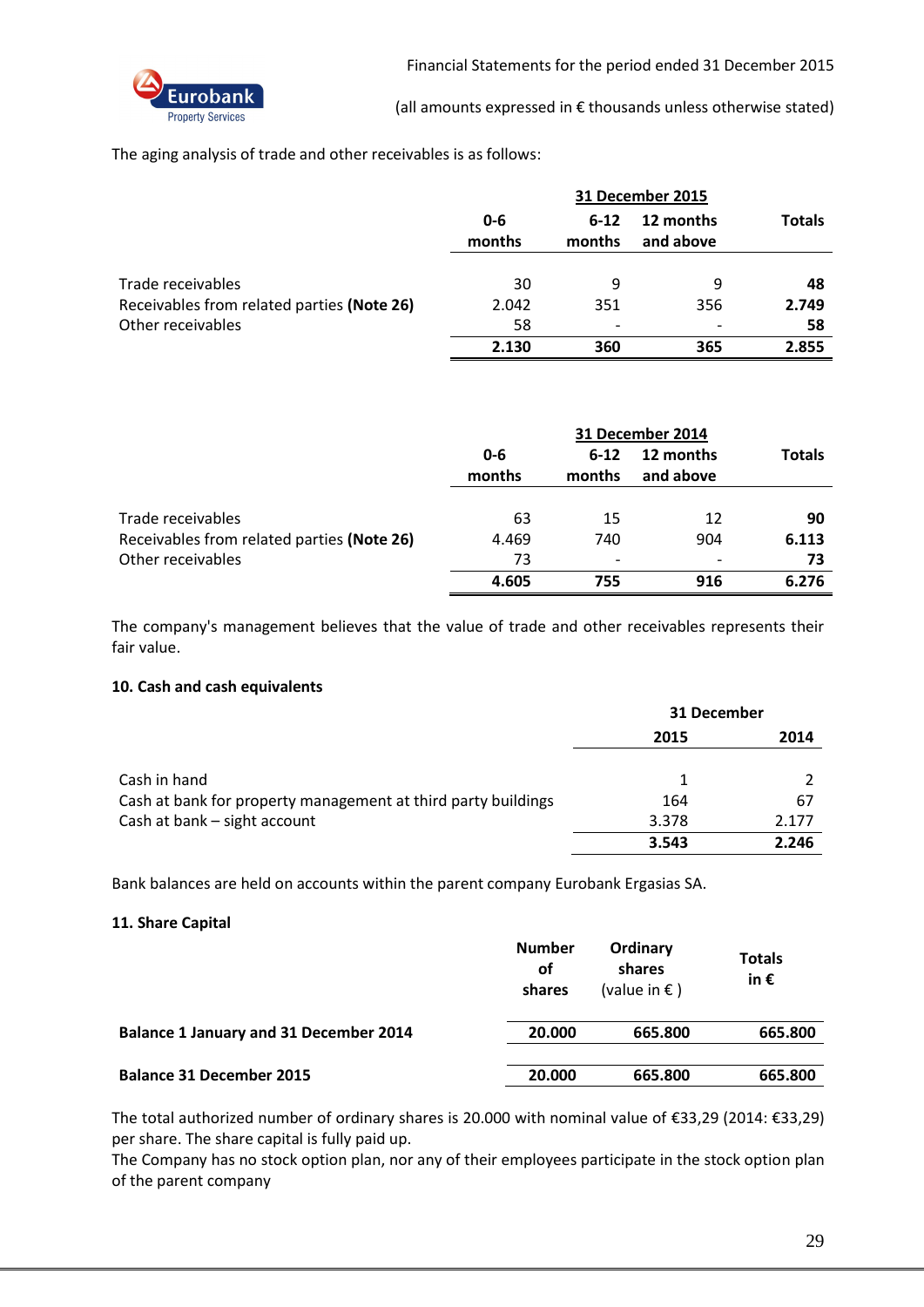

#### **12. Other Reserves**

|                                 | <b>Statutory</b> | Legal reserve            | <b>Totals</b> |
|---------------------------------|------------------|--------------------------|---------------|
|                                 | reserve          |                          |               |
| <b>Balance 1st January 2014</b> | 196              | 145                      | 341           |
| Transfer to share capital       | 10               | $\overline{\phantom{a}}$ | 10            |
| Balance 31 December 2014        | 206              | 145                      | 351           |
| Transfer from retained earnings | -                | $\overline{\phantom{a}}$ |               |
| Balance 31 December 2015        | 206              | 145                      | 351           |

The Company is required in accordance with Greek Law 2190/1920 to transfer 5% of annual net profit to statutory reserve until the accumulated reserves are equal to the 1/3 of the nominal (common) share capital. This reserve can not be distributed to shareholders except in the event of liquidation.

In case that these reserves will be distributed to shareholders as dividends, the distributable profits will be taxed at the tax rate when were in force on the distribution of reserves. There is no such provision for income tax liability in a future distribution of such reserves to shareholders, because such liabilities are recognized the same time with the dividend obligation related to such distributions.

#### **13. Deferred Tax**

Deferred tax assets and liabilities are offset when there is an applicable legal right to be offset and when the deferred tax assets and liabilities relate to the same tax principle. Deferred tax assets and liabilities are offset as they relate to the same tax principles. The amounts are as follows:

|                                                      | 31 December |       |
|------------------------------------------------------|-------------|-------|
|                                                      | 2015        | 2014  |
| Deferred tax asset                                   |             |       |
| - deferred tax assets recovered after 12 months      | 325         | 253   |
|                                                      | 325         | 253   |
| Deferred tax liabilities                             |             |       |
| - deferred tax liabilities recovered after 12 months | (223)       | (393) |
|                                                      | (223)       | (393) |
| Net balance of deferred tax asset/(liability)        | 102         | (140) |

The movement of the deferred income tax account is as follows:

|                                                          | For the year ended<br>31 December |                |
|----------------------------------------------------------|-----------------------------------|----------------|
|                                                          | 2015                              | 2014           |
| Beginning of period<br>Income statement charge (note 22) | (140)<br>242                      | (1.126)<br>986 |
| End of period                                            | 102                               | (140)          |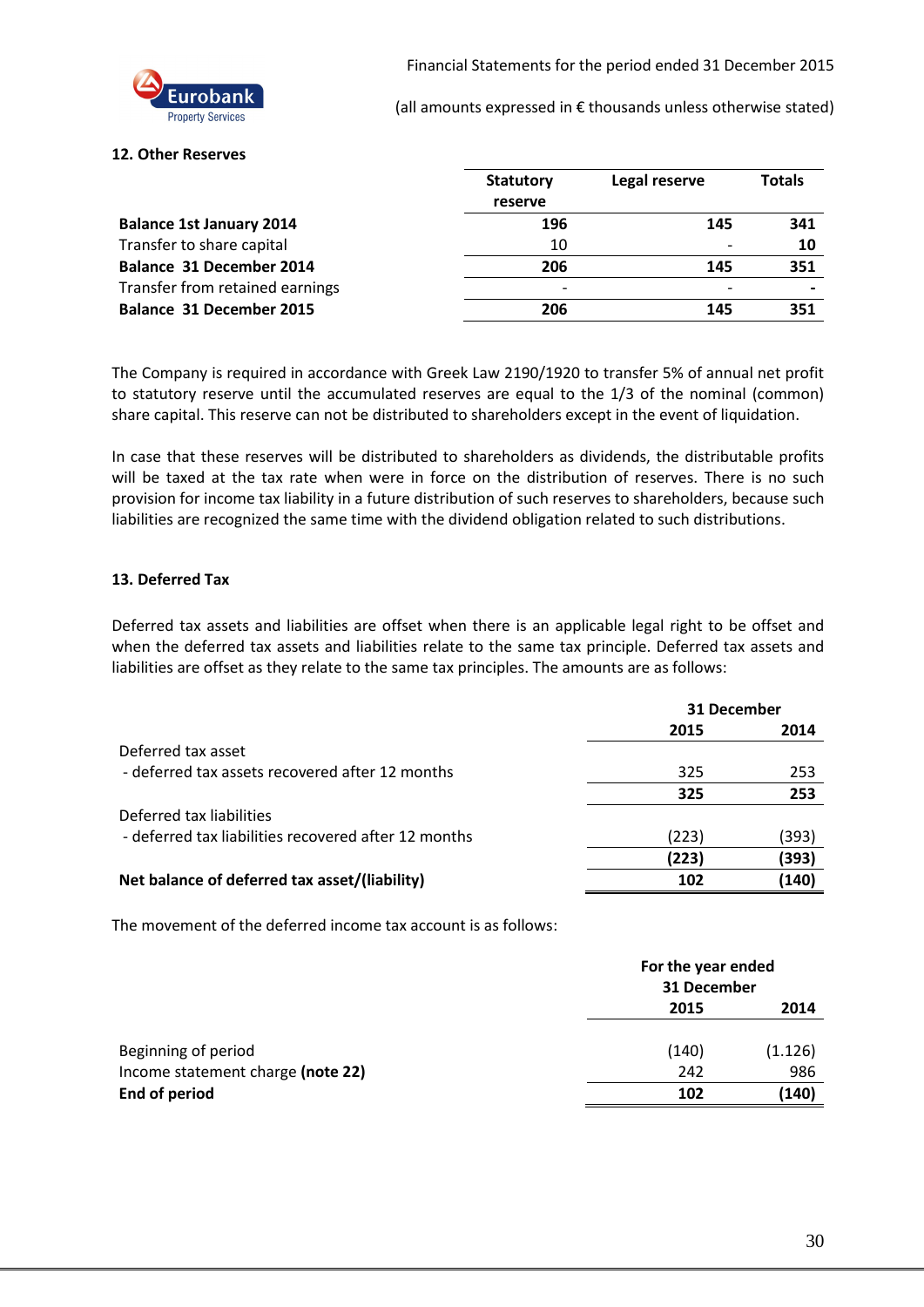

The changes in deferred tax liabilities and assets during the years, without offsetting the balances under the same tax principles, are as follows::

## Deferred tax liabilities

|                         | <b>Accelerated tax</b><br>depreciation |
|-------------------------|----------------------------------------|
|                         |                                        |
| 1 January 2014          | (1.290)                                |
| Income statement charge | 896                                    |
| 31 December 2014        | (394)                                  |
| Income statement charge | 171                                    |
| 31 December 2015        | (223)                                  |
|                         |                                        |

#### Deferred tax asset

|                         | Other |
|-------------------------|-------|
| 1 January 2014          | 163   |
| Income statement charge | 90    |
| 31 December 2014        | 253   |
| Income statement charge | 72    |
| 31 December 2015        | 325   |

#### **14 Trade and other payables**

|                                                           | 31 December |       |
|-----------------------------------------------------------|-------------|-------|
|                                                           | 2015        | 2014  |
|                                                           |             |       |
| Trade payables                                            | 567         | 833   |
| Payables for property management at third party buildings | 166         | 13    |
| Other payables                                            | 493         | 592   |
| Payables to related parties (Note 26)                     | 211         | 334   |
|                                                           | 1.437       | 1.772 |

#### **15. Retirement benefit obligation**

|                                                          | 31 December |      |
|----------------------------------------------------------|-------------|------|
|                                                          | 2015        | 2014 |
| Liability for staff retirement obligation at 1 January   | 59          | 36   |
| Expense recognised in income statement                   | q           | 6    |
| Actuarial loss/(gain) recognised in OCI                  | (1)         | 17   |
| Liability for staff retirement obligation at 31 December | 67          | 59   |

For the Retirement benefit obligation the following assumptions have been used: (a) discount rate: 2.58% (b) future salary increase: 1.60% and (c) Inflation: 1.60%.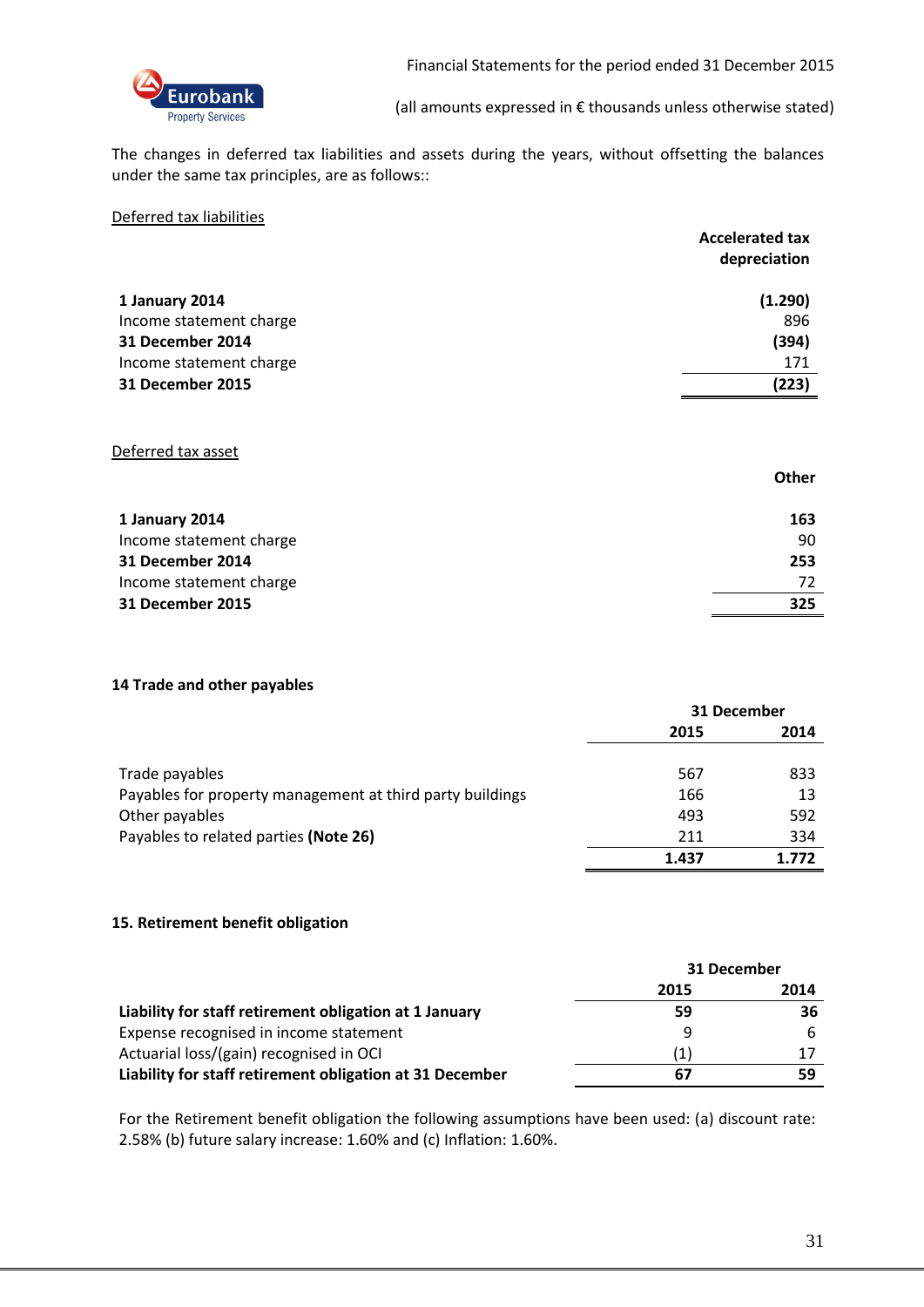

#### **16. Commission Income**

|                                                          | For the year ended<br>31 December |       |
|----------------------------------------------------------|-----------------------------------|-------|
|                                                          | 2015                              | 2014  |
| Income from valuations                                   | 3.312                             | 6.424 |
| Income from property management and technical audits     | 910                               | 1.370 |
| Income from brokerage                                    | 329                               | 215   |
| Income from property management on third party buildings | 229                               | 171   |
| Income from advisory services                            | 79                                | 483   |
| <b>Total Commission Income</b>                           | 4.859                             | 8.663 |

#### **17. Commission related Expenses**

|                                          | For the year ended<br>31 December |         |
|------------------------------------------|-----------------------------------|---------|
|                                          | 2015                              | 2014    |
| Valuations expenses                      | (2.103)                           | (3.338) |
| Property management expenses             | (965)                             | (1.112) |
| Brokerage expenses                       | (152)                             | (221)   |
| Advisory services                        | (67)                              | (350)   |
| Advertising related expenses (brokerage) | (43)                              | (43)    |
| <b>Total commission related expenses</b> | (3.330)                           | (5.064) |

#### **18. Staff Costs**

|                                                        | For the year ended<br>31 December |         |
|--------------------------------------------------------|-----------------------------------|---------|
|                                                        | 2015                              | 2014    |
| Wages and salaries                                     | (1.622)                           | (1.634) |
| Social security costs                                  | (460)                             | (451)   |
| Other employment costs                                 | (158)                             | (139)   |
| Voluntary exit scheme cost                             | (36)                              |         |
| Provision for retirement benefit obligation (expense)/ |                                   |         |
| income (Note 15)                                       | (9)                               | (6)     |
| <b>Total staff costs</b>                               | (2.285)                           | (2.230) |

#### **19. Other Expenses**

|                             | For the year ended<br>31 December |       |
|-----------------------------|-----------------------------------|-------|
|                             | 2015                              | 2014  |
|                             |                                   |       |
| Rent expense                | (211)                             | (212) |
| Third party expenses        | (425)                             | (487) |
| Other expenses              | (178)                             | (212) |
| <b>Total other expenses</b> | (814)                             | (911) |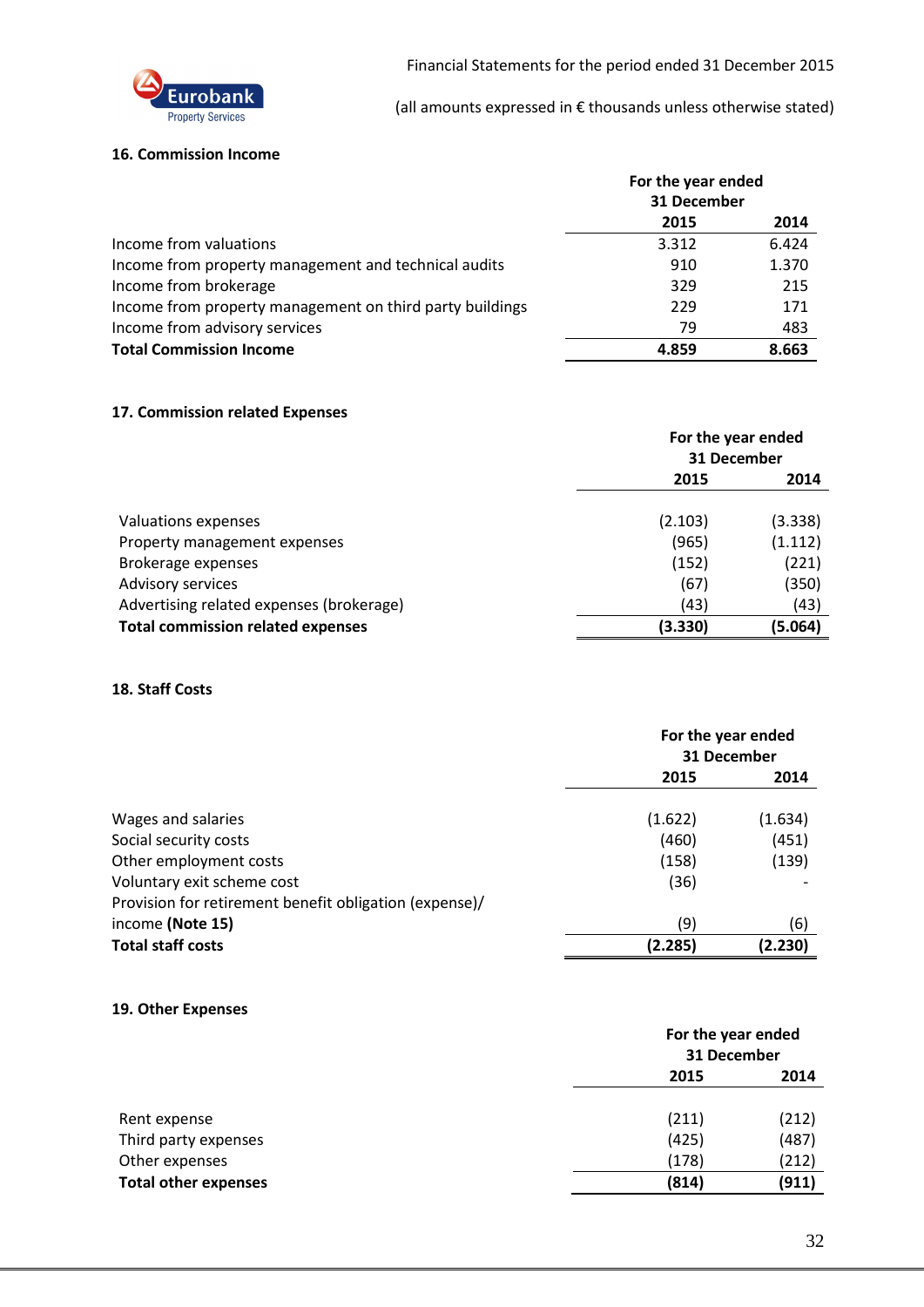

#### **20. Deprecation, amortisation expenses**

|                                                 | For the year ended<br>31 December |       |
|-------------------------------------------------|-----------------------------------|-------|
|                                                 | 2015                              | 2014  |
| Depreciation expense (Note 5)                   | (11)                              | (12)  |
| Amortisation charge (Note 6)                    | (151)                             | (826) |
| <b>Total depreciation, amortization expense</b> | (162)                             | (838) |

#### **21. Interest Income**

|                                    | For the year ended<br>31 December |      |
|------------------------------------|-----------------------------------|------|
|                                    | 2015                              | 2014 |
| Interest Income from time-deposits | q                                 | 53   |
| <b>Total Interest Income</b>       | 9                                 | 53   |

#### **22. Income tax expense**

|                        | For the year ended<br>31 December |       |
|------------------------|-----------------------------------|-------|
|                        | 2015                              | 2014  |
| Current Income tax     | $\overline{\phantom{a}}$          | 85    |
| Provisions             |                                   | 15    |
| Deferred tax (Note 13) | (243)                             | (986) |
| <b>Total</b>           | (243)                             | (886) |

The Company's income tax differs from the theoretical amount that would arise using the tax rate applicable to profits of the company as follows:

|                                                | 31 December |         |
|------------------------------------------------|-------------|---------|
|                                                | 2015        | 2014    |
| <b>Profit before tax</b>                       | (1.723)     | (3.598) |
|                                                |             |         |
| Tax at the applicable tax rate 29% (2014: 26%) | (499)       | (936)   |
| Effect from changes in tax rate                | 22          |         |
| Provisions                                     |             | 15      |
| Other (unrecognized tax lossess)               | 234         | 35      |
| <b>Total income tax</b>                        | (243)       | (886)   |

The current income tax rate for the year 2015 is 29% (2014: 26%).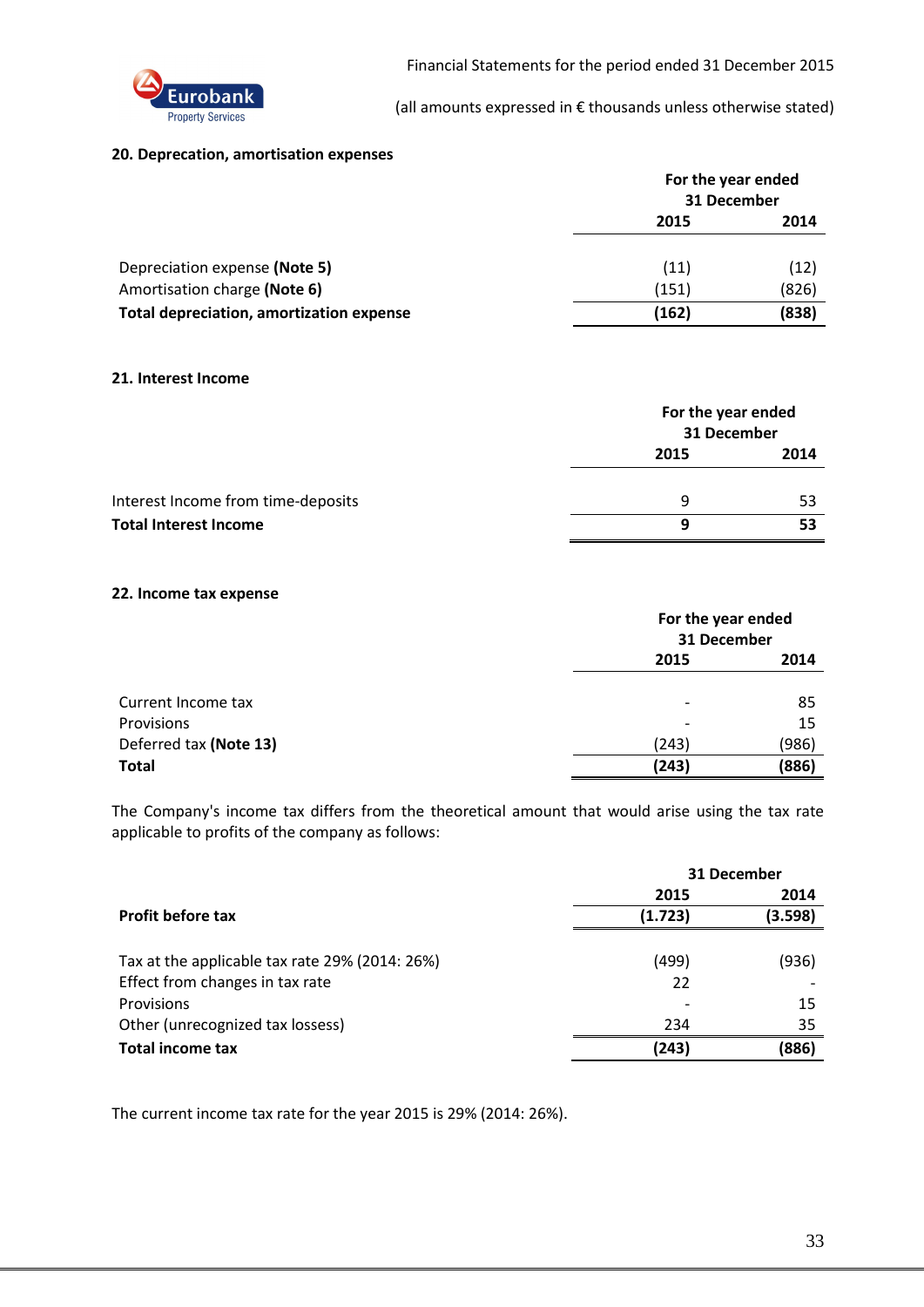

#### **Tax certificate and open tax years**

For the year ended 31 December 2011 and onwards as the Law 4174/2013 (article 65A) currently stands (and as Law 2238/1994 previously provided in article 82), up to and including fiscal years starting before 1 January 2016, the Greek sociétés anonymes and limited liability companies whose annual financial statements are audited compulsorily, are required to obtain an 'Annual Tax Certificate', which is issued after a tax audit is performed by the same statutory auditor or audit firm that audits the annual financial statements.

According to the relevant Ministerial Decision 1159/2011, 18 months after the issuance of a tax unqualified certificate, provided that no tax issues have been identified from the tax authorities' potential re-audits, the tax audit is considered finalized. Further tax audits based on article 82 of Law  $2238/1994$  (as was in force for the years  $2011 - 2013$ ) may be effected only in cases of tax offences that have been identified by the Ministry of Finance audits (i.e. breaches of the money laundering legislation, forged or fictitious invoices, transactions with non-existent companies or breaches of transfer pricing rules).

The Company has been audited by tax authorities up to 2009, has not been audited for 2010 and has obtained by external auditors unqualified tax certificates for years 2011 – 2014, while the tax audit from external auditors is in progress for 2015

Therefore, in accordance with the aforementioned tax legislation, the Ministerial Decision 1159/2011 and considering related preconditions, tax audit for the years 2011 to 2013 for the Company is considered finalized as mentioned above. For fiscal years starting from 1 January 2014 onwards, according to a Ministerial Circular POL 1006/ 2016 issued by the Greek Ministry of Finance accepting a relevant opinion of the State's Legal Counsel (NSK 256/2015), additional taxes and penalties may be imposed within the applicable statute of limitations (i.e. in principle five years as from the end of the fiscal year within which the relevant tax return should have been submitted), irrespective of whether an unqualified tax certificate has been obtained from the tax paying company.

#### **23. Dividends**

The Board of Directors will propose the non distribution of dividends at the Annual General Meeting.

#### **24. Contigent Liabilities**

#### **Taxes:**

Management does not believe that significant additional taxes will result for the unaudited tax year 2010 and for fiscal years starting from 1 January 2014 onwards.

#### **Litigations:**

According to the Company's management and legal advisors of the Company existing lawsuits are not expected to have a material impact on the financial statements.

#### **25. Operating leases**

Operating lease commitments - where the Company is the lessee. The Company leases offices and vehicles with non-cancellable operating leases. The leases have various terms and renewal rights.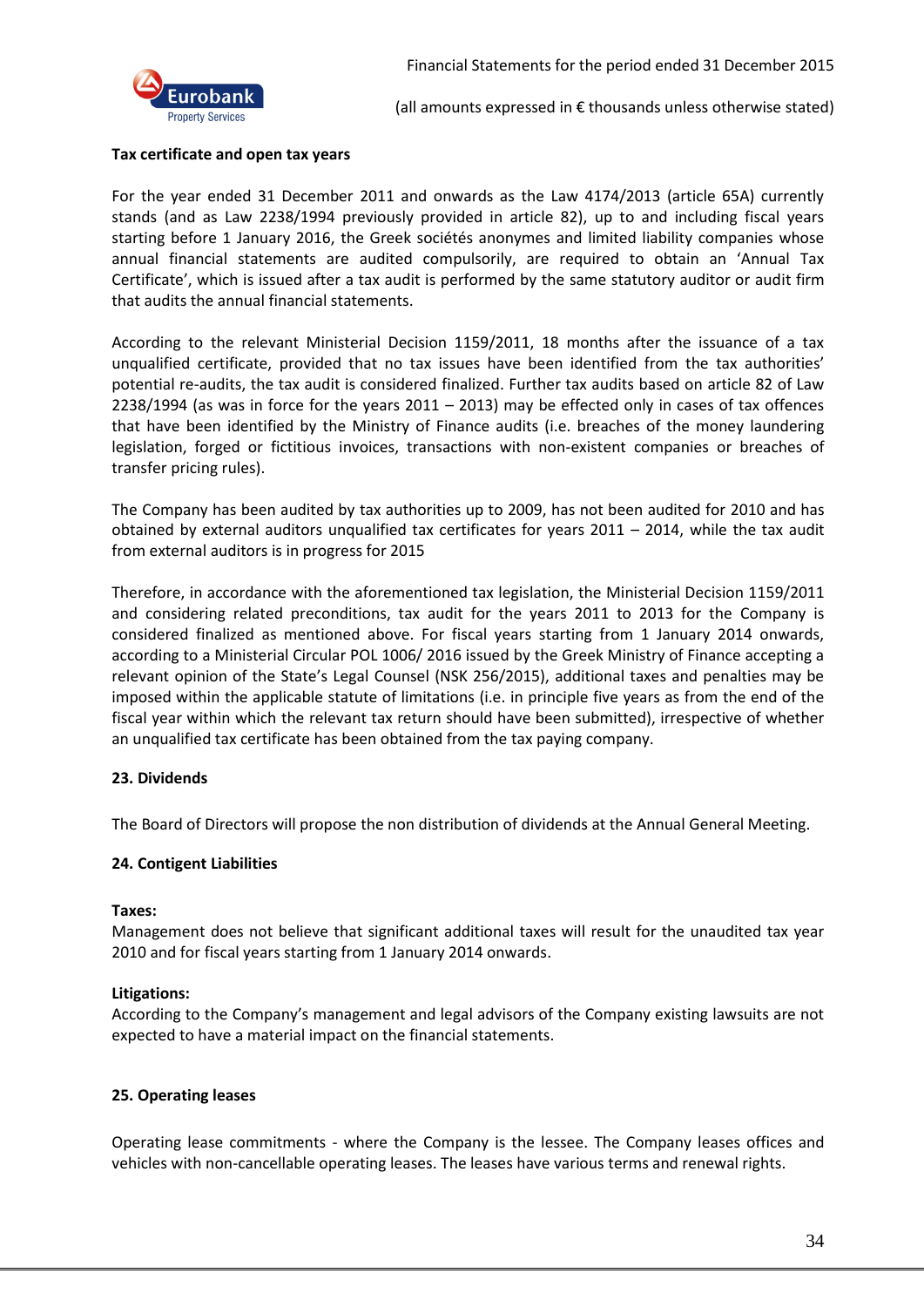The future lease payments payable under the leases are as follows:

|                                                  | 31 December |       |
|--------------------------------------------------|-------------|-------|
|                                                  | 2015        | 2014  |
|                                                  |             |       |
| No later than one year                           | 274         | 286   |
| Later than one year and no later than five years | 710         | 980   |
| Later than 5 years                               | 540         | 560   |
|                                                  | 1.524       | 1.826 |

#### **26. Related party transactions**

The Company is controlled by Eurobank Ergasias S.A. (headquartered in Athens and listed on the Athens Stock Exchange), which owns 100% of the share capital of the Company.

In May 2014, following the completion of the Bank's share capital increase fully covered by investors, institutional and others, the percentage of the ordinary shares with voting rights held by the HFSF, the controlling shareholder of the Bank until that date, decreased from 95.23% to 35.41%. Accordingly, as of that date HFSF was considered to have significant influence over the Bank. In November 2015, following the completion of the Bank's share capital increase (note 36), fully covered by investors, institutional and others, the percentage of the ordinary shares with voting rights held by HFSF decreased to 2.38%.

In the context of the Law 3864/2010, as in force, HFSF exercises its voting rights in the Bank's General Assembly only for decisions concerning the amendment of the Bank's Articles of Association, including the increase or decrease of the Bank's capital or the granting of a corresponding authorization to the Bank's Board, decisions concerning the mergers, divisions, conversions, revivals, extension of duration or dissolution of the Bank, the transfer of assets (including the sale of subsidiaries), or any other issue requiring approval by an increased majority as provided for in Company Law 2190/1920.

In addition, the Bank has entered into a new Relationship Framework Agreement (RFA) with the HFSF on 4 December 2015 replacing the previous one, signed on 26 August 2014, which regulates, among others, (a) the Bank's corporate governance, (b) the restructuring plan and its monitoring, (c) the monitoring of the implementation of the Bank's Non-Performing Loans (NPL) management framework and of the Bank's performance on NPL resolution, (d) the Material Obligations and the switch to full voting rights, (e) the monitoring of the Bank's actual risk profile against the approved Risk and Capital Strategy, (f) the HFSF's prior written consent for the Bank's Group Risk and Capital Strategy and for the Bank's Group Strategy, Policy and Governance regarding the management of its arrears and nonperforming loans and (g) the duties, rights and obligations of HFSF's Representative in the Bank's Board. Taking into account the terms of the revised RFA, the HFSF is still considered to have significant influence over the Bank.

The following transactions were carried out with related parties:

|                                | For the year ended<br>31 December |       |
|--------------------------------|-----------------------------------|-------|
| a) Income                      | 2015                              | 2014  |
| <b>Commission Income</b>       |                                   |       |
| Parent                         | 4.021                             | 7.600 |
| Subsidiaries of parent company | 525                               | 482   |
| <b>Totals</b>                  | 4.546                             | 8.082 |